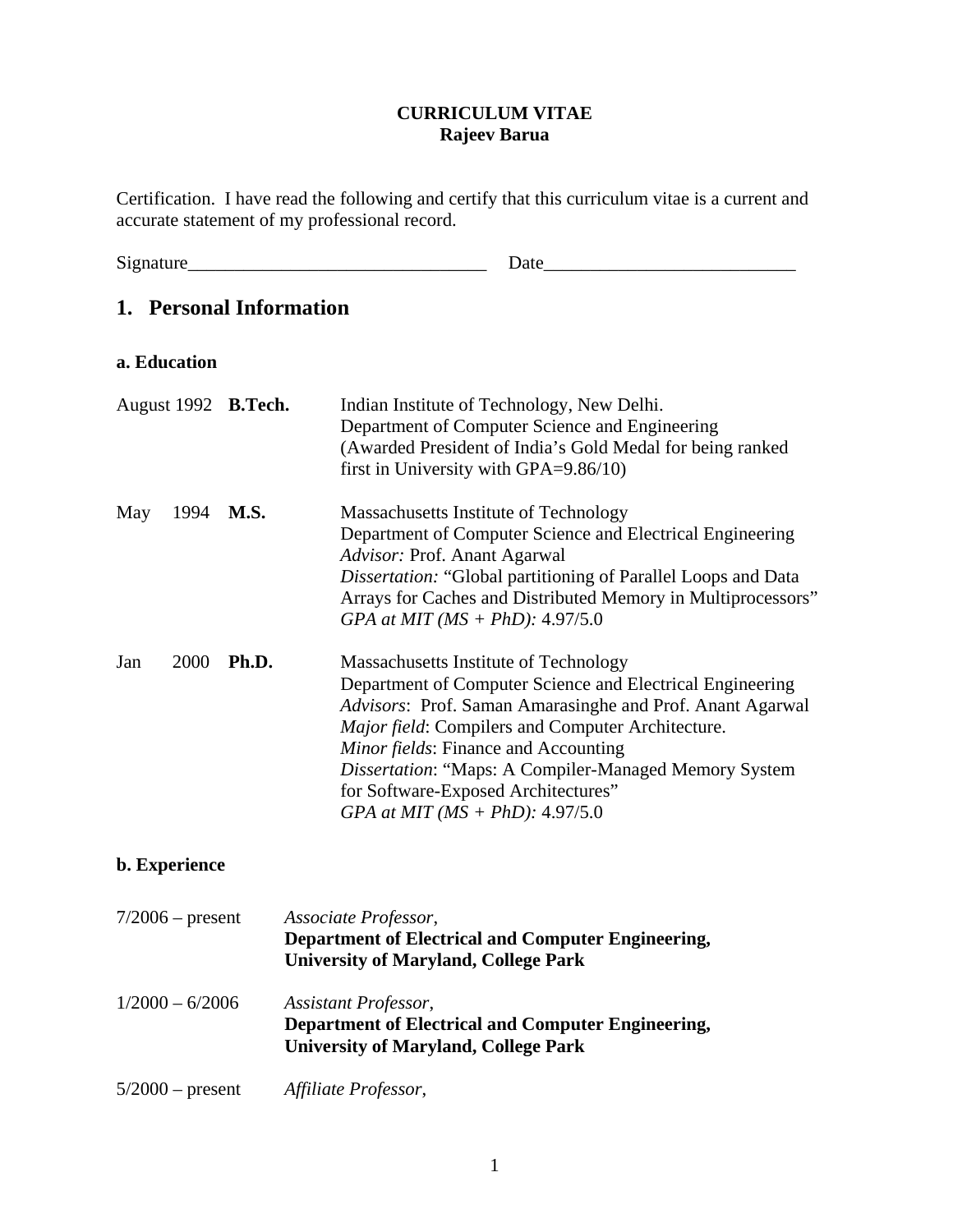|                   | <b>Department of Computer Science,</b><br><b>University of Maryland, College Park</b>                       |
|-------------------|-------------------------------------------------------------------------------------------------------------|
| $8/1992 - 1/2000$ | <b>Research Assistant, Laboratory for Computer Science,</b><br><b>Massachusetts Institute of Technology</b> |
| $1/1995 - 5/1995$ | <b>Teaching Assistant, Laboratory for Computer Science,</b><br><b>Massachusetts Institute of Technology</b> |
| Summer, 1993      | Intern, Motorola Cambridge Research Center, Cambridge, MA                                                   |
| Summer, 1991      | <i>Intern</i> , Central Railway Information Systems, New Delhi, India                                       |
| Summer, 1990      | <i>Intern</i> , Indian Institute of Technology CAD Laboratory, New Delhi, India                             |

# **2. Research, Scholarly, and Creative Activities**

- *My name and the name of my students at the University of Maryland are in boldface.*
- • *Up-to-date list & full text of publications available at [http://www.ece.umd.edu/~barua.](http://ece.umd.edu/~barua)*

# **a. Refereed Journal Articles**

- A.1 E. Waingold, M. Taylor, V. Sarkar, W. Lee, V. Lee, J. Kim, M. Frank, P. Finch, D. Srikrishna, **R. Barua**, J. Babb, S. Amarasinghe, and A. Agarwal. "Baring it all to Software: The Raw Machine." *IEEE Computer*, September 1997, pp. 86-93.
- A.2 **R. Barua**, W. Lee, S. Amarasinghe and A. Agarwal. "Compiler Support for Scalable and Efficient Memory Systems." *IEEE Transactions on Computers* Special Issue on Memory Systems, 50(11), pp 1234-1247, November 2001.
- A.3 **O. Avissar**, **R. Barua** and D. Stewart. "An Optimal Memory Allocation Scheme for Scratch-Pad Based Embedded Systems." *ACM Transactions on Embedded Computing Systems (TECS)*, 1(1), pp. 6-26, November 2002.
- A.4 **Yi Zhang, Steve Haga**, **and Rajeev Barua.** "Execution History Guided Instruction Prefetching." *Journal of Supercomputing*, 27(2), pp 129-147, February 2004. Kluwer Academic Publishers.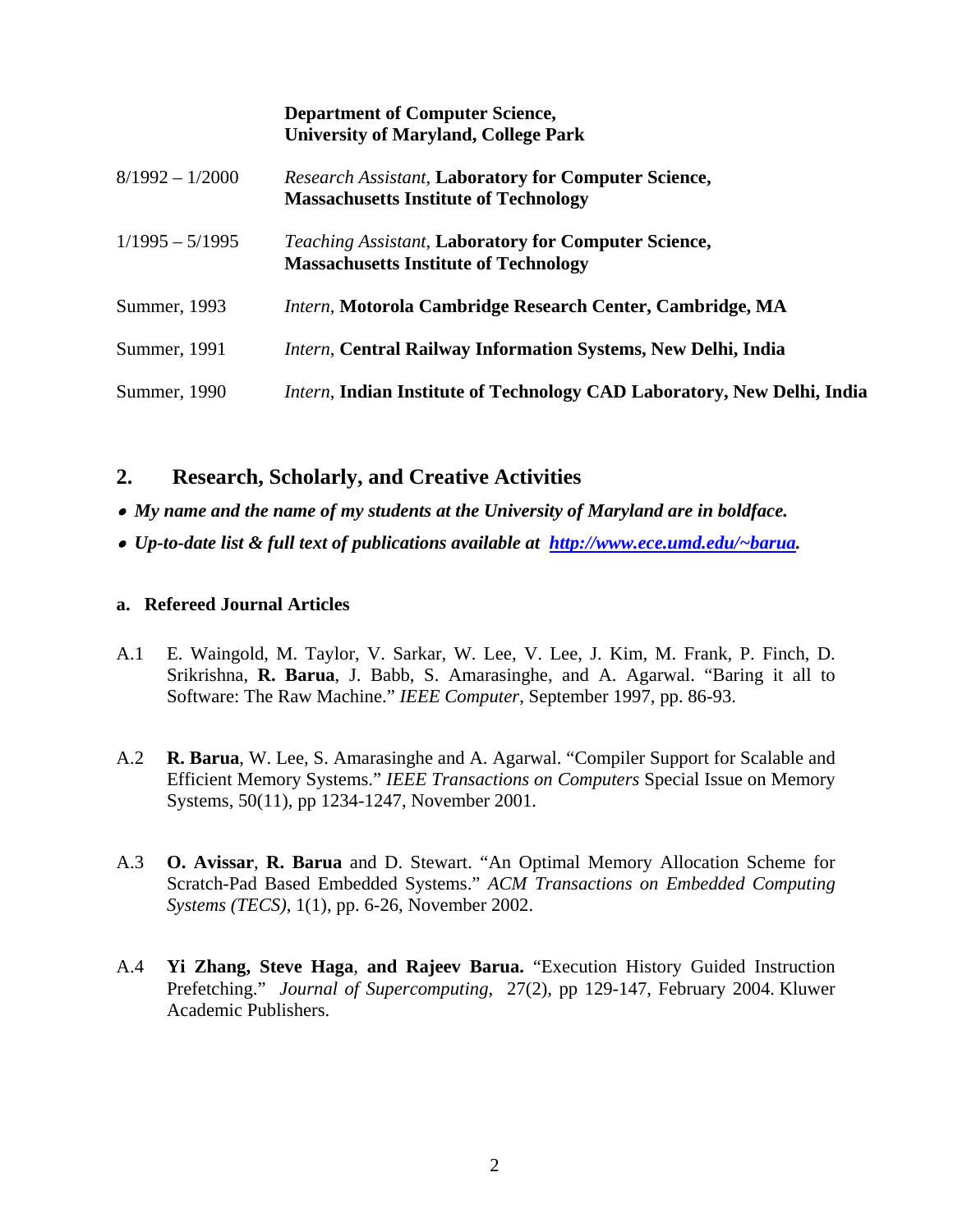- A.5 **Steve Haga, Natasha Reeves, Rajeev Barua** and Diana Marculescu. "Dynamic Functional Unit Assignment for Low Power," *Journal of Supercomputing,* 31(1), pp 47- 62, January 2005, Kluwer Academic Publishers.
- A.6 **Steve Haga, Yi Zhang, Andrew Webber and Rajeev Barua.** "Reducing Code Size in VLIW Instruction Scheduling." In *Journal of Embedded Computing*, 1(3), 2005, IOS Press, Amsterdam, The Netherlands.
- A.7 **Angel Dominguez, Sumesh Udayakumar**a**n and Rajeev Barua**. "Heap Data Allocation to Scratch-Pad Memory in Embedded Systems." In *Journal of Embedded Computing*, 1(4), pp 521-540, 2005, IOS Press, Amsterdam, The Netherlands.
- A.8 **Surupa Biswas, Thomas Carley, Matthew Simpson and Rajeev Barua**. "Memory Overflow Protection for Embedded Systems using Run-time Checks, Reuse and Compression." In the *ACM Transactions on Embedded Computing Systems (TECS)*, *5(4), pp 719-752, November 2006*.
- A.9 **Sumesh Udayakumaran, Angel Dominguez and Rajeev Barua**. "Dynamic Allocation for Scratch-Pad Memory using Compile-Time Decisions." In *ACM Transactions on Embedded Computing Systems (TECS), 5(2), pp 472-511, May 2006*.
- A.10 **Bhuvan Middha, Matthew Simpson and Rajeev Barua** . "MTSS: Multi Task Stack Sharing for Embedded Systems." In *ACM Transactions on Embedded Computing Systems (TECS)*, 7(4), Article 46, pp 1-37, July 2008.
- A.11 **Nghi Nguyen, Angel Dominguez, and Rajeev Barua**. "Memory Allocation for Embedded Systems with a Compile-Time-Unknown Scratch-Pad Size.**"** In *ACM Transactions on Embedded Computing Systems (TECS), 8(3), pp 1-32, April 2009*.
- A.12 **George Caragea, Alexandros Tzannes**, Fuat Keceli, **Rajeev Barua** and Uzi Vishkin. "Resource-Aware Compiler Prefetching for Fine-Grained Many-Cores." In the *International Journal of Parallel Programming (IJPP),* 39(5), pp 615-638, Springer Netherlands, ISSN: 0885-7458, February 28, 2011.
- A.13 **Matthew Simpson and Rajeev Barua.** "MemSafe: Ensuring the Spatial and Temporal Memory Safety of C at Runtime." In *the Journal on Software: Practice and Experience (SPE)*, John Wiley and Sons, February 2012. doi: 10.1002/spe.2105
- A.14 **Leila Fayez and Rajeev Barua.** "Implementation and Performance Evaluation of a Distributed Conjugate Gradient Method in a Cloud Computing Environment." In the *Journal on Software: Practice and Experience (SPE),* John Wiley and Sons, Ltd. February, 2012. doi: 10.1002/spe.2112.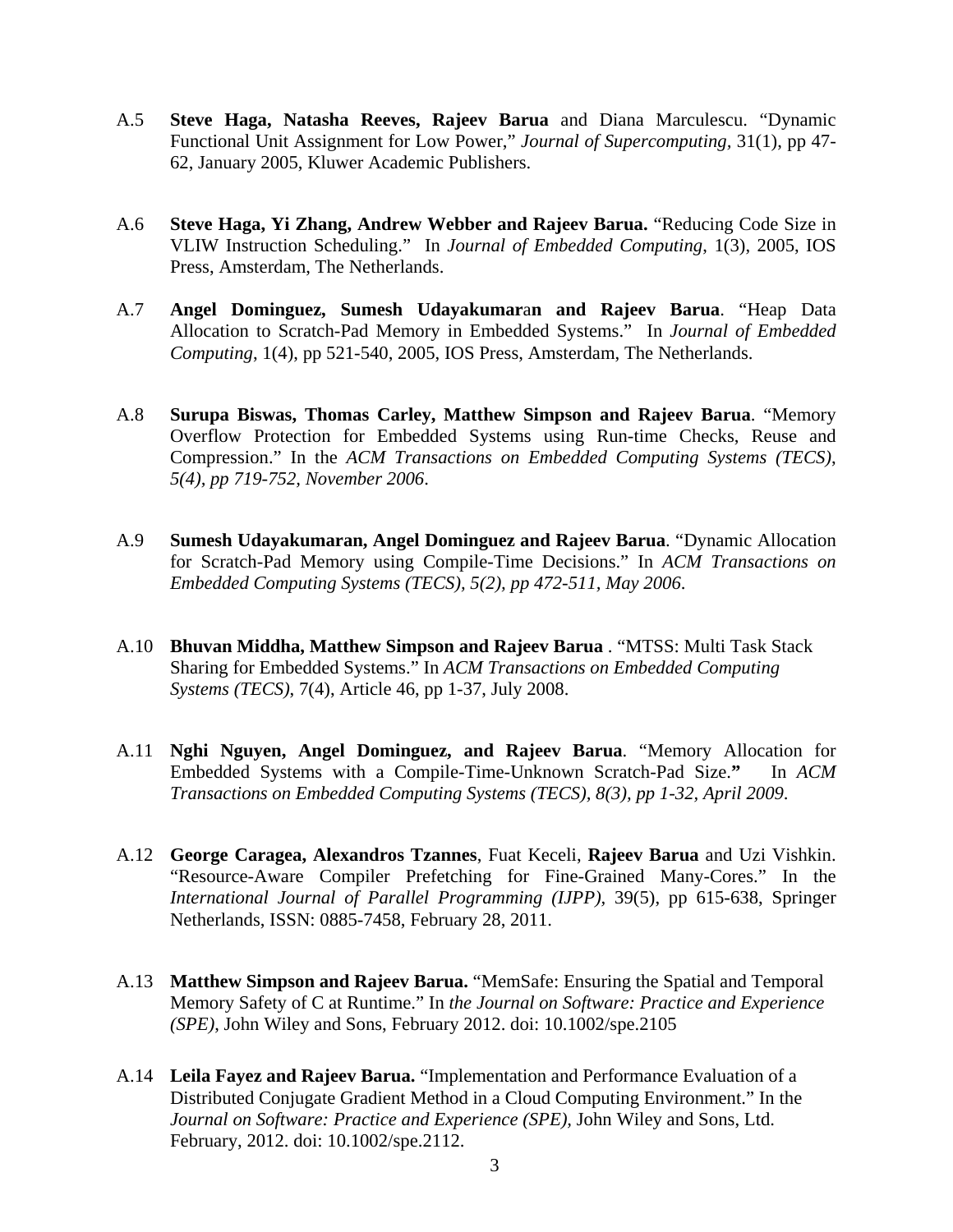- **A.15 Alexandros Tzannes, George Caragea,** Uzi Vishkin and **Rajeev Barua.** "Lazy Scheduling: A Run-Time Adaptive Scheduler for Declarative Parallelism." In *ACM Transactions on Programming Languages and Systems (TOPLAS),* 36(3), September 2014*.*
- **A.16 Aparna Kotha, Kapil Anand, Timothy Creech, Khaled ElWazeer, Matthew Smithson, Greeshma Yellareddy, and Rajeev Barua.** "Affine Parallelization using Dependence and Cache analysis in a Binary Rewriter". To appear in the *IEEE Transactions on Parallel and Distributed Systems (TPDS)*. (Accepted July 2014)
- **A.17 Kapil Anand and Rajeev Barua.** "Instruction Cache Locking for Improving Embedded Systems Performance". To appear in the *ACM Transactions on Embedded Computing Systems (TECS)* (Accepted September 2014)

#### **b. Journal Articles in review**

- **A.18 Kapil Anand, Khaled Elwazeer, Aparna Kotha, Matthew Smithson, Rajeev Barua**, and Angelos Keromytis, "A Symbolic Analysis Framework for Analyzing and Optimizing Executables." Submitted to the *ACM Transactions on Architecture and Code Optimization (TACO),* March 2014. (First version accepted with major revisions in June 2014.)
- **A.19 Kapil Anand**, **Matthew Smithson, Khaled Elwazeer, Aparna Kotha, and Rajeev Barua.**  "A Binary Executable Analysis and Rewriting System using Compiler-level Intermediate Representation." Submitted to the *ACM Transactions on Architecture and Code Optimization (TACO).* June 2014. (First version accepted with major revisions in September 2014.)
- **A.20 Khaled ElWazeer, Kapil Anand, Aparna Kotha, Jim Gruen, Matt Smithson, and Rajeev Barua,** "Scalable Variable and Data Type Detection in a Binary Rewriter." Submitted to the *ACM Transactions on Software Engineering and Methodology (TOSEM),* June 2014. (First version accepted with major revisions in September 2014.)
- **A.21 Khaled ElWazeer, Matthew Smithson, Kapil Anand, Aparna Kotha, and Rajeev Barua,**  "Recovering Complete Functional Interprocedural Interfaces from Stripped Executables." Submitted to the ACM Transactions on Software Engineering and Methodology (TOSEM), October 2014.
- **A.22 Timothy Creech and Rajeev Barua**, "Efficient Multiprogramming for Multicores with SCAF." Submitted to the *ACM Transactions on Parallel Computing (TOPC),* October 2014.
- **A.23 Aroon Sharma, Darren Smith, Joshua Koehler, Rajeev Barua**, and Michael Ferguson, "Affine Loop Optimization Based on Modulo Unrolling in Chapel." Submitted to the *Journal on Parallel Computing*, Elsevier publishers, October 2014.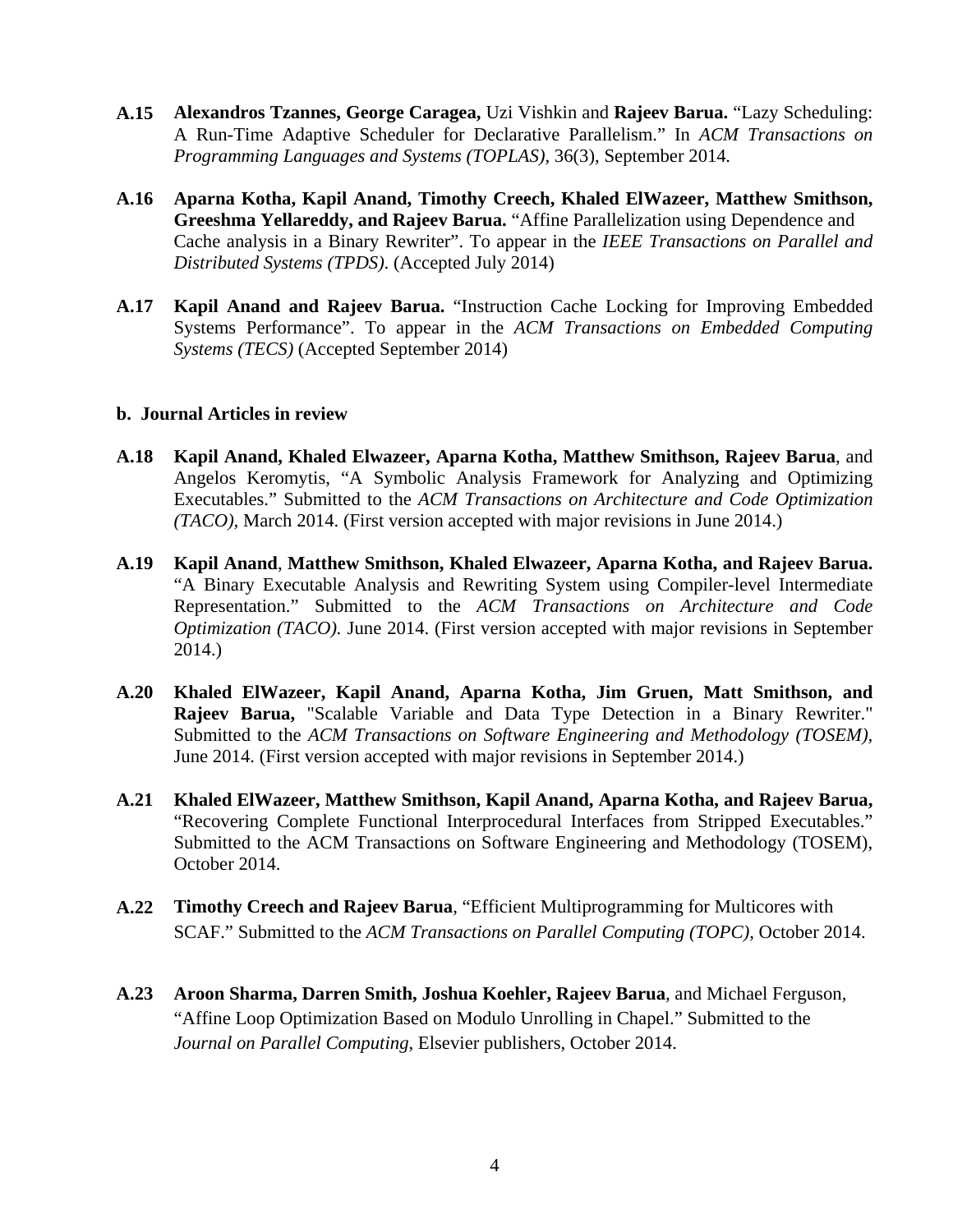#### **c. Articles in Refereed Symposia, Conferences and Workshops**

In the Computer Systems field, publications in the top journals take between 2 and 4 years from submission to publication. Given the fast pace of the field, high quality conferences have become nearly as important, and in some cases more important, than journals in disseminating new ideas in Computer Systems. To ensure the quality of articles appearing in highly competitive conferences, full manuscripts (6000-9000 word papers, not extended abstracts) must be submitted. Each paper usually receives three to six full-length reviews. Furthermore, the acceptance rates are low, around 15-30% for the most competitive conferences. Highly competitive conferences listed below include ISCA, PLDI, MICRO, PACT, ASPLOS, PPOPP, ICSM, IPDPS, HPCA, ICS, CASES, RTSS and DATE – each one is a leading top-tier conference in its field. The acceptance rate for a conference is listed below if it was published in its proceedings, regardless of whether it was low or high.

*Of the conferences below, 15 of them have an acceptance rate of under 25%. All of these are full length papers and are archived online and on paper. Many of them have an impact factor that is higher than some Tier 1 journals in our field.*

C.1 **R. Barua**, D. Kranz and A. Agarwal. "Communication-Minimal Partitioning of Parallel Loops and Data Arrays for Cache-Coherent Distributed-Memory Multiprocessors." *Proceedings of Languages and Compilers for Parallel Computing (LCPC)*, pp 350-368, Springer Verlag, Berlin, Germany, August 1996. (19 pages).

# **(Acceptance rate not listed in proceedings)**

C.2 J. Babb, M. Frank, E. Waingold, **R. Barua**, M. Taylor, J. Kim, D. Srikrishna, P. Finch, and A. Agarwal. "The RAW Benchmark Suite: Computation Structures for General Purpose Computing." *IEEE Symposium on Field-Programmable Custom Computing Machines (FCCM)*, pp 134-143 Napa Valley, CA, April 1997. (10 pages)

**(25 papers accepted out of 56 papers submitted – 45 % acceptance rate)**

C.3 A. Agarwal, S. Amarasinghe, **R. Barua,** M. Frank, W. Lee, V. Sarkar, D. Srikrishna and M. Taylor. "The Raw Compiler Project." *Proceedings of the Second SUIF Compiler Workshop*, Stanford, CA, August 21-23, 1997. (12 pages)

# **(Acceptance rate not listed in proceedings)**

C.4 F. T. Chong, **R. Barua,** F. Dahlgren, J. Kubiatowitz, and A. Agarwal. "The Sensitivity of Communication Mechanisms to Bandwidth and Latency." *Proceedings of 4th Int'l Symposium on High Performance Computer Architecture(HPCA)*, pp 37-46, Las Vegas, NV, Feb 1-4, 1998. (10 pages)

**(31 papers accepted out of 141 papers submitted – 22 % acceptance rate)**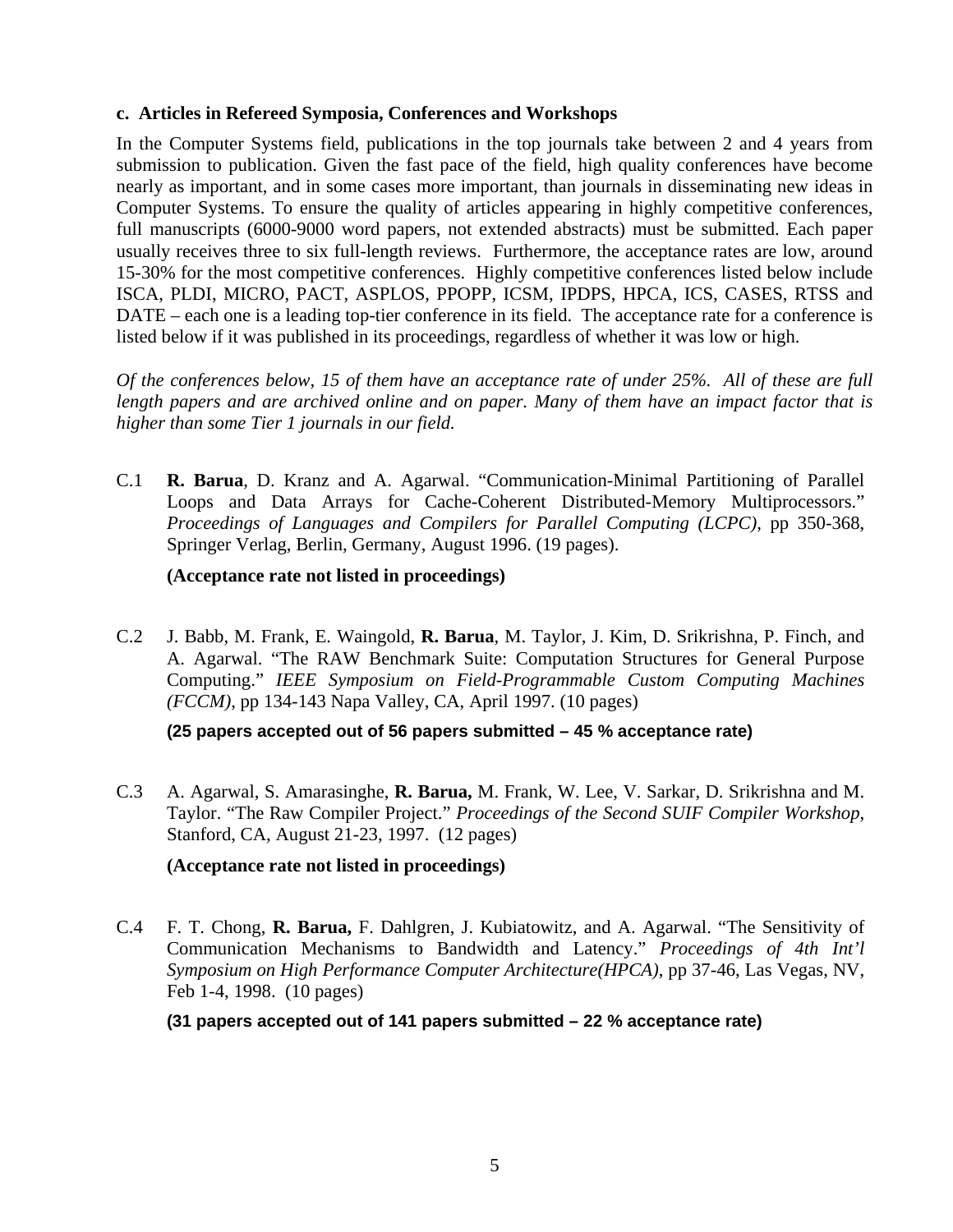C.5 W. Lee, **R. Barua**, D. Srikrishna, J. Babb, V. Sarkar, and S. Amarasinghe. "Space-Time Scheduling of Instruction-Level Parallelism on a Raw Machine." *Proceedings of the Eighth International Conference on Architectural Support for Programming Languages and Operating Systems (ASPLOS)*, pp 46-57, San Jose, CA, October, 1998. (12 pages)

**(28 papers accepted out of 123 papers submitted – 22 % acceptance rate)**

C.6 **R. Barua**, W. Lee, S. Amarasinghe and A. Agarwal. "Memory Bank Disambiguation using Modulo Unrolling for Raw Machines." *Proceedings of the ACM/IEEE Fifth International Conference on High-Performance Computing (HiPC)*, pp 212-220, December, 1998. (9 pages)

**(62 papers accepted out of 104 papers submitted – 59 % acceptance rate)**

C.7 J. Babb, M. Rinard, A. Moritz, W. Lee, M. Frank, **R. Barua**, and S. Amarasinghe. "Parallelizing Applications Into Silicon." *Proceedings of the IEEE Symposium on FPGAs for Custom Computing Machines (FCCM)*, pp 70-80, Napa Valley, April 1999. (11 pages)

**(Acceptance rate not listed in proceedings)**

C.8 **R. Barua**, W. Lee, S. Amarasinghe and A. Agarwal. "Maps: A Compiler-Managed Memory System for Raw Machines." *Proceedings of the Twenty-Sixth International Symposium on Computer Architecture (ISCA)*, pp 4-15, Atlanta, GA, May, 1999. (12 pages)

**(26 papers accepted out of 135 papers submitted – 19 % acceptance rate)**

- C.9 **O. Avissar**, **R. Barua** and D. Stewart. "Heterogeneous Memory Management of Embedded Systems." *Proceedings of the ACM International Conference on Compilers, Architecture, and Synthesis for Embedded Systems(CASES)*, pp. 34-43, Atlanta, GA, November, 2001. (10 pages) **(28 papers accepted out of 80 papers submitted – 35 % acceptance rate)**
- C.10 **Steve Haga and Rajeev Barua**. "EPIC Instruction Scheduling Based on Optimal Approaches." *1st Annual Workshop on Explicitly Parallel Instruction Computing Architectures and Compiler Technology (EPIC)*, Austin, TX, December, 2001. (10 pages)

**(8 papers accepted out of 23 papers submitted – 35 % acceptance rate)**

C.11 **T.V.K Gupta, Roberto Ko and Rajeev Barua**. "Compiler-directed Customization of ASIP Cores." *Proceedings of Tenth ACM/IEEE Int'l Symposium on Hardware/Software Codesign (CODES)*, pp. 97-102, Estes Park, CO, May, 2002. (6 pages)

**(25 papers accepted out of 76 papers submitted – 33 % acceptance rate)**

C.12 **Zhang Yi, Steve Haga and Rajeev Barua**. "Execution History Guided Instruction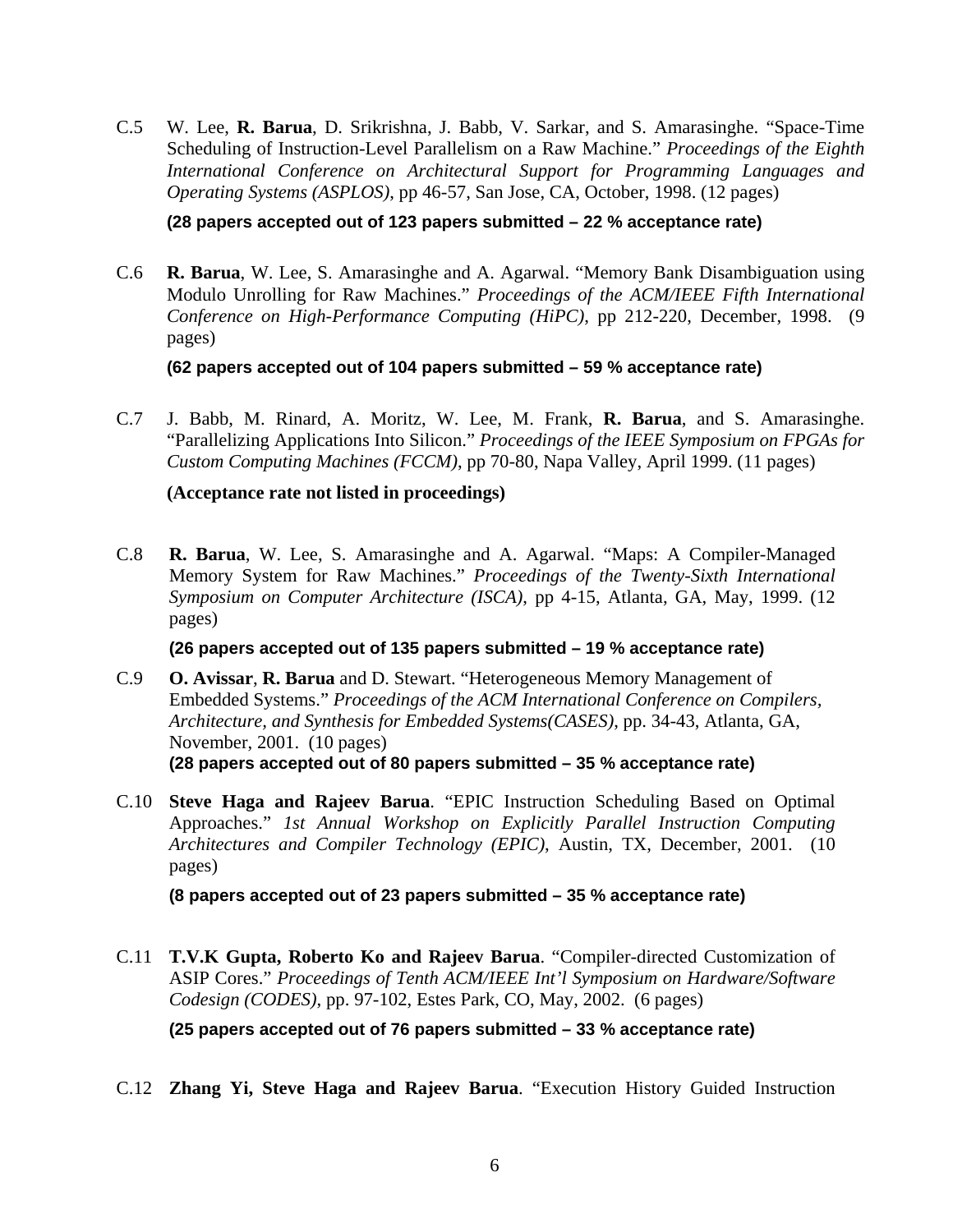Prefetching." *Proceedings of the Sixteenth ACM Int'l Conference on Supercomputing*, pp 199-208, New York City, NY, June 22-26, 2002. (10 pages)

**(31 papers accepted out of 144 papers submitted – 22 % acceptance rate)**

C.13 **S. Haga, N. Reeves and R. Barua.** "Dynamic Functional Unit Assignment for Low Power." *Proceedings of International Conference on Design, Automation and Test in Europe (DATE)*, pp 11052-11057, Munich, Germany, March 3-7, 2003. (6 pages)

**(98 papers accepted out of 590 papers submitted – 17 % acceptance rate)**

C.14 **Sumesh Udayakumaran and Rajeev Barua**. "Compiler-Decided Dynamic Memory Allocation for Scratch-Pad Based Embedded Systems." *Proceedings of the ACM International Conference on Compilers, Architecture, and Synthesis for Embedded Systems (CASES)*, pp 276-286, San Jose, CA, October 30-November 1, 2003. (11 pages)

**(31 papers accepted out of 162 papers submitted – 19 % acceptance rate)**

- C.15 **Tom Carley**, Musa Ba, **Rajeev Barua** and Dave Stewart. "Contention-Free Periodic Task Scheduler Medium Access Control in Wireless Sensor / Actuator Networks." *Proceedings of The 24th IEEE Real-Time Systems Symposium (RTSS)*, pp 298-307, Cancun, Mexico, December 3-5, 2003. (10 pages) **(32 papers accepted out of 145 papers submitted – 22 % acceptance rate)**
- C.16 **Surupa Biswas, Matthew Simpson, and Rajeev Barua**. "Memory Overflow Protection for Embedded Systems using Run-time Checks, Reuse and Compression." *Proceedings of the ACM International Conference on Compilers, Architecture, and Synthesis for Embedded Systems (CASES)*, pp 280-291, Washington, DC, September 22-25, 2004. (12 pages)

**(31 papers accepted out of 102 papers submitted – 30 % acceptance rate)**

- C.17 **Bhuvan Middha, Matthew Simpson and Rajeev Barua**. "MTSS: Multi Task Stack Sharing for Embedded Systems." *Proceedings of the ACM International Conference on Compilers, Architecture, and Synthesis for Embedded Systems (CASES)*, San Francisco, CA, September 25-27, 2005. (12 pages) **(31 papers accepted out of 101 papers submitted – 31 % acceptance rate)**
- C.18 **Nghi Nguyen, Angel Dominguez and Rajeev Barua**. "Memory Allocation for Embedded Systems with a Compile-Time-Unknown Scratch-Pad Size." *Proceedings of the ACM International Conference on Compilers, Architecture, and Synthesis for Embedded Systems (CASES)*, San Francisco, CA, September 25-27, 2005. (12 pages) **(31 papers accepted out of 101 papers submitted – 31 % acceptance rate)**
- C.19 **Matthew Simpson, Bhuvan Middha and Rajeev Barua**. "Segment Protection for Embedded Systems Using Run-time Checks" *Proceedings of the ACM International Conference on Compilers, Architecture, and Synthesis for Embedded Systems (CASES)*, San Francisco, CA, September 25-27, 2005. (12 pages)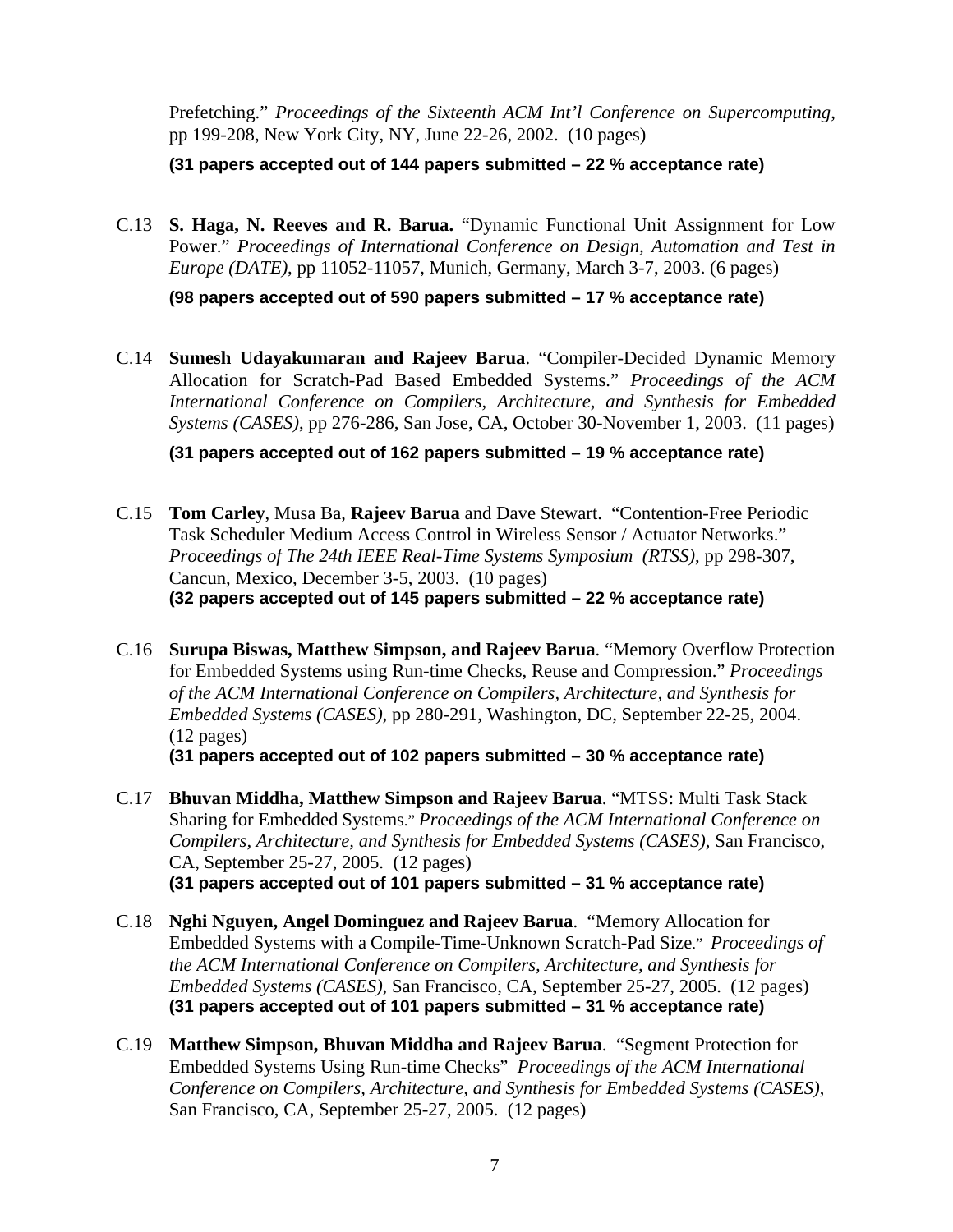#### **(31 papers accepted out of 101 papers submitted – 31 % acceptance rate)**

C.20 **Sumesh Udayakumaran** and Rajeev Barua. "An Integrated Scratch-Pad Allocator for Affine and Non-affine Codes." *Proceedings of International Conference on Design, Automation and Test in Europe (DATE)*, Munich, Germany, March 6-10, 2006. (6 pages)

#### **(278 papers accepted out of 817 papers submitted – 34 % acceptance rate)**

C.21 **Nghi Nguyen, Angel Dominguez and Rajeev Barua**. "Scratch-Pad Memory Allocation without Compiler Supports for Interpreted-Language based Applications" *Proceedings of the ACM International Conference on Compilers, Architecture, and Synthesis for Embedded Systems (CASES)*, Salzburg, Austria, October 1-3, 2007. (10 pages)

**(22 full papers accepted out of 77 papers submitted – 28% acceptance rate)**

- C.22 **Angel Dominguez, Nghi Nguyen and Rajeev Barua**. "Recursive Function Allocation to Scratch-Pad Memory for Embedded Systems*" Proceedings of the ACM International Conference on Compilers, Architecture, and Synthesis for Embedded Systems (CASES)*, Salzburg, Austria, October 1-3, 2007. (10 pages) **(22 full papers accepted out of 77 papers submitted – 28% acceptance rate)**
- C.23 **Kapil Anand and Rajeev Barua.** "Instruction Cache Locking inside a Binary Rewriter." *Proceedings of the ACM International Conference on Compilers, Architecture, and Synthesis for Embedded Systems (CASES)*, Grenoble, France, October 11-16, 2009. (10 pages) **(24 full papers accepted out of 72 papers submitted – 33% acceptance rate)**
- C.24 **Alexandros Tzannes, George Caragea,** Uzi Vishkin and **Rajeev Barua.** "Lazy Binary-Splitting: A Run-Time Adaptive Dynamic Parallel Scheduler." Proceedings of the 15<sup>th</sup> ACM SIGPLAN Annual Symposium on Principles and Practice of Parallel Programming (PPoPP). January 9–14, 2010, Bangalore, India (11 pages) **(29 full papers accepted out of 173 papers submitted – 17% acceptance rate)**
- C.25 **George Caragea**, **Alexandros Tzannes, Rajeev Barua** and Uzi Vishkin**.** "Resource-Aware Compiler Prefetching for Many-Cores." Proceedings of the Ninth International Symposium on Parallel and Distributed Computing (ISPDC). July7-9, 2010. Istanbul, Turkey (8 pages)

**(28 full papers accepted out of 71 papers submitted – 39% acceptance rate)**

- C.26 **Matthew Simpson and Rajeev Barua**. "MemSafe: Ensuring the Spatial and Temporal Memory Safety of C at Runtime." Proceedings of the 10th IEEE Working Conference on Source Code Analysis and Manipulation (SCAM). September 12–13, 2010. Timişoara, Romania. (10 pages) **(17 full papers accepted out of 44 papers submitted – 39% acceptance rate)**
- C.27 **Aparna Kotha, Kapil Anand, Matthew Smithson, Greeshma Yellareddy, and**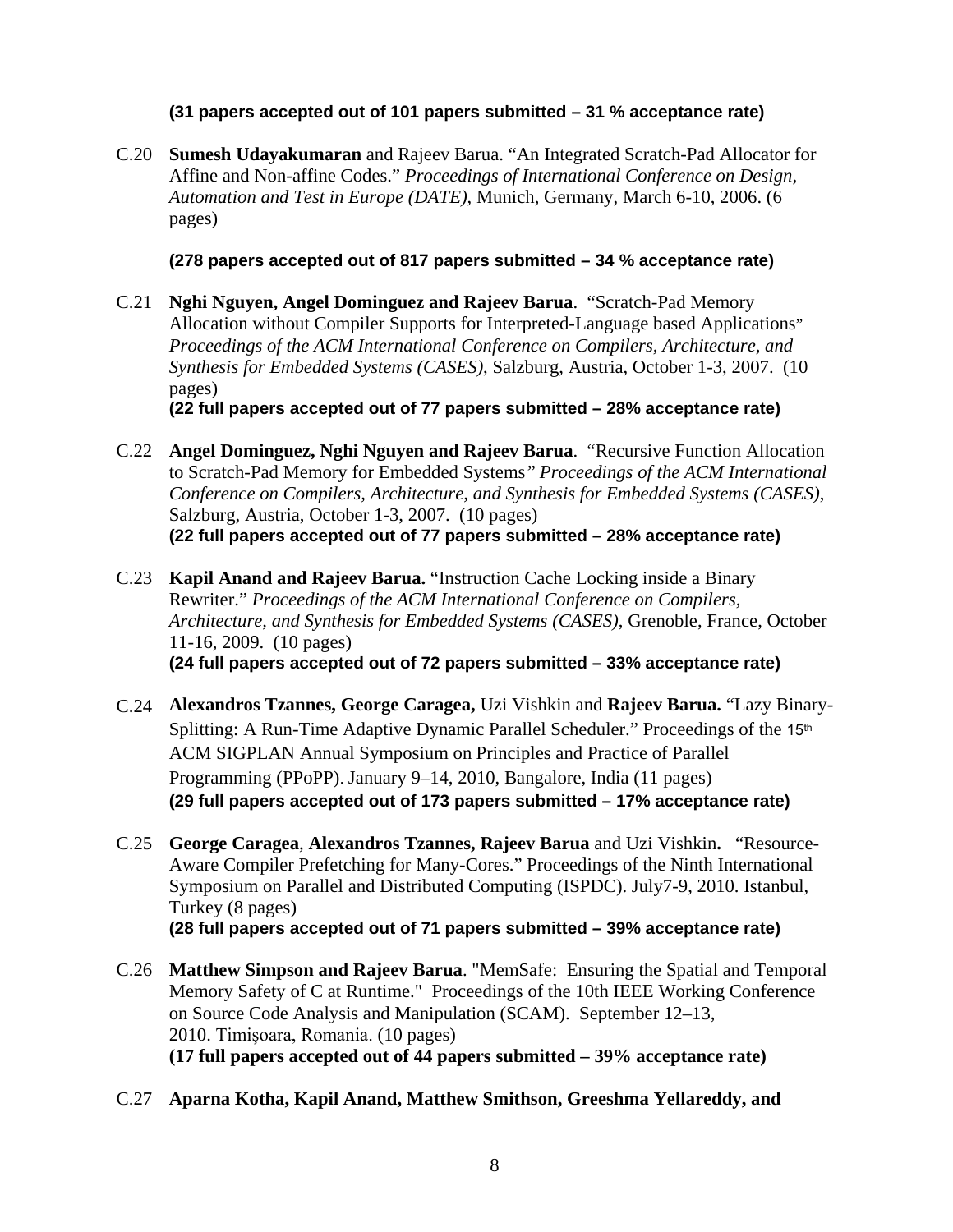**Rajeev Barua.** "Automatic parallelization in a binary rewriter." Proceedings of the 43<sup>rd</sup> International ACM/IEEE symposium on Microarchitecture (MICRO). December 4-8, 2010, Atlanta, Georgia. (11 pages) **(45 full papers accepted out of 248 papers submitted – 18% acceptance rate)**

- C.28 Fuat Keceli, **Alexandros Tzannes, George C. Caragea, Rajeev Barua**, Uzi Vishkin. "Toolchain for Programming, Simulating and Studying the XMT Many-Core Architecture." Proceedings of the 16th International Workshop on High-Level Parallel Programming Models and Supportive Environments (HIPS), May 20, 2011. Anchorage, Alaska. (10 pages) **(20 papers accepted out of 45 submissions, 44.4% acceptance rate)**
- C.29 **Padraig O'Sullivan, Kapil Anand, Aparna Kotha, Matthew Smithson, Rajeev Barua** and Angelos D. Keromytis**.** "Retrofitting Security in COTS Software with Binary Rewriting." Proceedings of the 26<sup>th</sup> IFIP International Information Security Conference (IFIP SEC). June 7-9, 2011, Lucerne, Switzerland. (12 pages) **(24 papers accepted out of 100 papers submitted – 24% acceptance rate)**
- C.30 **Alexandros Tzannes, Rajeev Barua,** and Uzi Vishkin. Improving Run-Time Scheduling for General-Purpose Parallel Code. In Proceedings of the 2011 International Conference on Parallel Architectures and Compilation Techniques (PACT '11). IEEE Computer Society, Washington, DC. **(Won best paper among ACM conducted Student research competition at PACT.)**
- C.31 **Kapil Anand, Aparna Kotha, Khaled ElWazeer, Matt Smithson, Jim Gruen, Nathan Giles, and Rajeev Barua,** "A compiler-level intermediate representation based binary analysis and rewriting system," In Proceedings of the 8th European Conference on Computer Systems (Eurosys), 2013. **(28 papers accepted out of 156 papers submitted – 18% acceptance rate)**
- C.32 **Khaled ElWazeer, Kapil Anand, Aparna Kotha, Matt Smithson, and Rajeev Barua,** "Scalable Variable and Data Type Detection in a Binary Rewriter." In Proceedings of the 34th ACM SIGPLAN conference on Programming Language Design and Implementation (PLDI), 2013. **(46 papers accepted out of 267 papers submitted – 17% acceptance rate)**
- C.33 **Kapil Anand, Khaled Elwazeer, Aparna Kotha, Matthew Smithson, Rajeev Barua**  and Angelos Keromytis. "An Accurate Stack Memory Abstraction and Symbolic Analysis Framework for Executables." In Proceedings of the 29th International Conference on Software Maintenance (ICSM '13). **(36 papers accepted out of 163 papers submitted – 22% acceptance rate)**
- C.34 **Matthew Smithson, Khaled Elwazeer, Kapil Anand, Aparna Kotha, and Rajeev Barua. "**Static Binary Rewriting without Supplemental Information : Overcoming the tradeoff between coverage and correctness." In Proceedings of the 20th Working Conference on Reverse Engineering (WCRE), Koblenz, Germany, October 14-17, 2013. **(38 papers accepted out of 97 papers submitted – 38% acceptance rate)**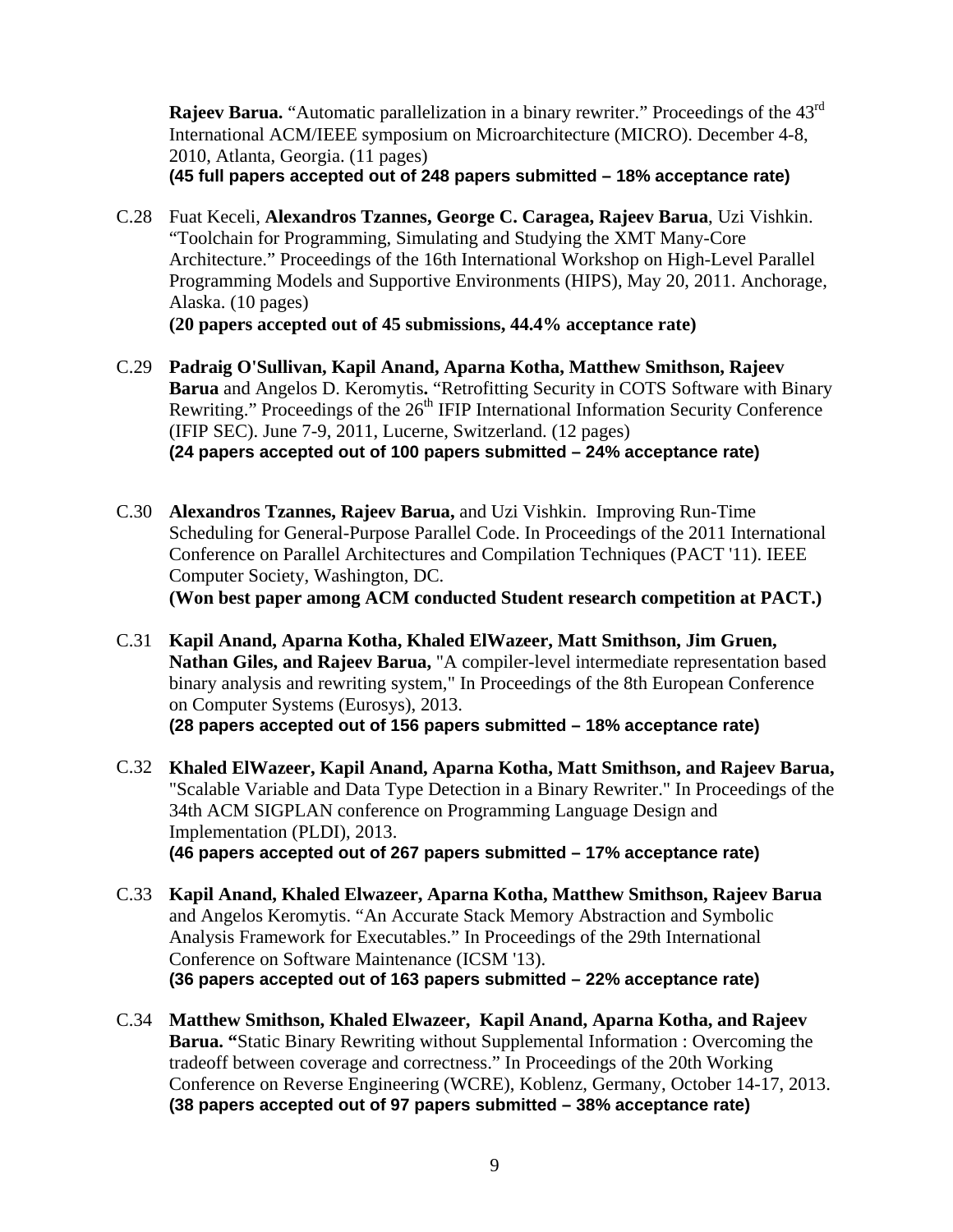- C.35 **Timothy Creech, Aparna Kotha, and Rajeev Barua.** "Efficient Multiprogramming for Multicores with SCAF." In Proceedings of the 46th Annual IEEE/ACM International Symposium on Microarchitecture (MICRO), Davis, California, December 7-11, 2013. **(39 papers accepted out of 239 papers submitted – 16% acceptance rate)**
- C.36 **Aparna Kotha, Kapil Anand, Timothy Creech, Khaled Elwazeer, Matthew Smithson and Rajeev Barua.** "Affine Parallelization of Loops with Run-time Dependent Bounds from Binaries." In Proceedings of the  $23<sup>rd</sup>$  ETAPS European Symposium on Programming (ESOP), Grenoble, France, April 7-11, 2014. **(27 papers accepted out of 109 papers submitted – 24.8% acceptance rate)**
- C.37 **Aroon Sharma, Rajeev Barua,** Michael Ferguson, **Darren Smith, and Joshua Koehler.** "Affine Loop Optimization Based On Modulo Unrolling in Chapel." In Proceedings of the 8th ACM International Conference on Partitioned Global Address Space Programming Models (PGAS), Eugene, Oregon, October 7-10, 2014. **(15 papers accepted out of 21 papers submitted – 71% acceptance rate)**
- C.38 **Kyungjin Yoo and Rajeev Barua.** "Recovery of Object Oriented Features from C++ Binaries." In Proceedings of the  $21<sup>st</sup> Asia-Pacific Software Engineering Conference$ (APSEC), Jeju, Korea, December 1-4, 2014. **(67 papers accepted out of 226 papers submitted – 29.6% acceptance rate)**

#### **d. Chapters in Books (Non-refereed)**

- D.1 A. Agarwal, D. Kranz, **R. Barua** and Venkat Natarajan. "Optimal Tiling for Minimizing Communication in Distributed Shared-Memory Multiprocessors" Chapter 9, *Compiler Optimizations for Scalable Parallel Systems– Languages, Compilation Techniques and Runtime Systems*, LNCS Series 1808, Springer-Verlag, Berlin, Germany, 2001.
- D.2 **S. Haga, N. Reeves** and **R. Barua**. "Dynamic Functional Unit Assignment for Low Power." In *Embedded Software for SoCs*, Kluwer Academic Publishers, Dordrecht, The Netherlands, 2003.

#### **e. Non-refereed Research Publications**

- E.1 **R. Barua** and V. Natarajan. "Loop and Data Partitioning in Distributed Memory Non-Cached Machines". *TechnicalReport*, Motorola Cambridge Research Center, Cambridge, MA, Motorola Inc., August 1993. MCRC-TR-34.
- E.2 **R. Barua**. "Global Partitioning of Parallel Loops and Data for Caches and Distributed Memory in Multiprocessors." *Masters Thesis*, MIT Laboratory for Computer Science, May 1994. MIT-LCS-TR-630.
- E.3 **R. Barua**, D. Kranz and A. Agarwal. "Addressing Partitioned Arrays in Distributed Memory Multiprocessors - the Software Virtual Memory Approach." *Proceedings of the*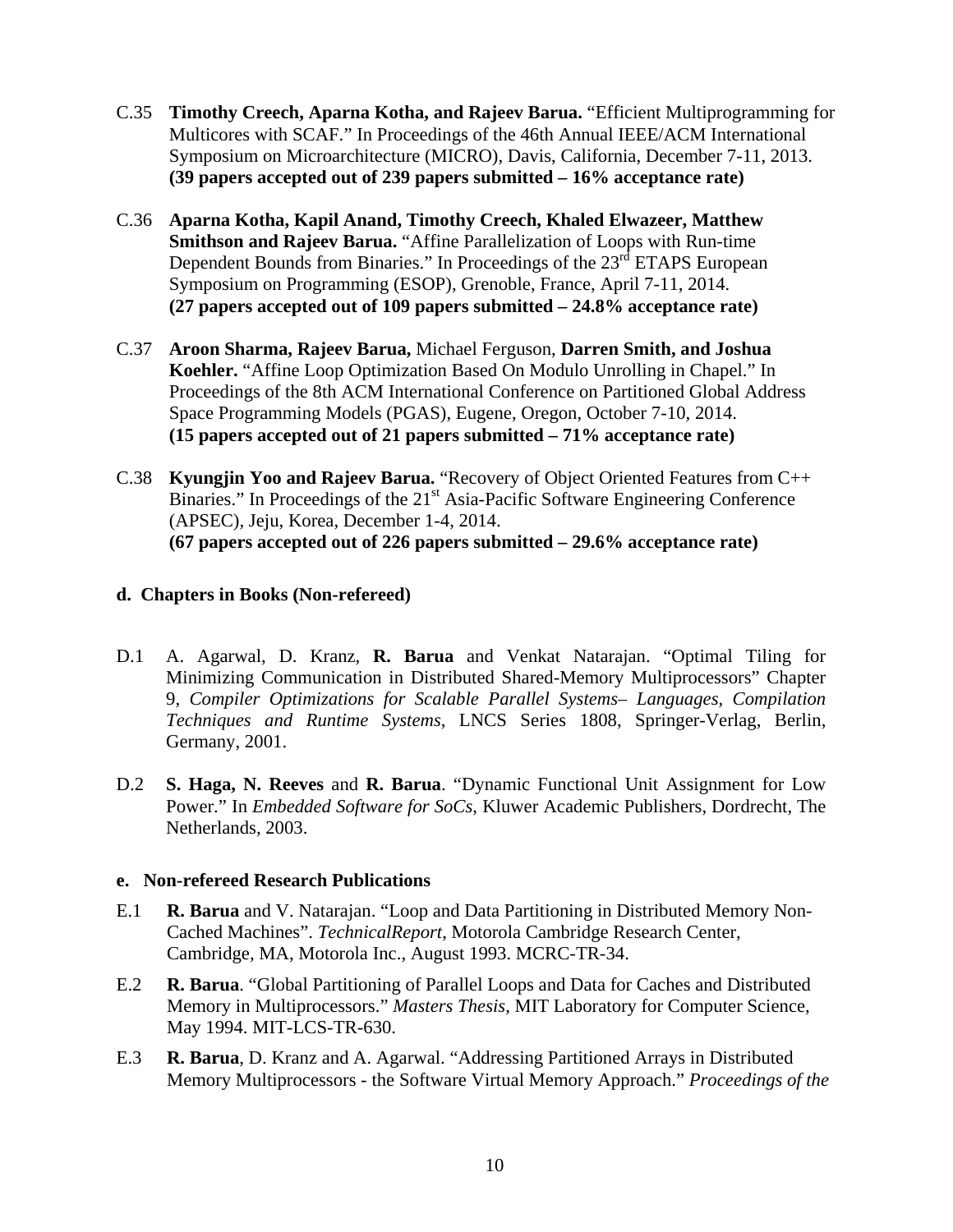*MIT Student Workshop*, Wellesley, MA, Aug 1995.

E.4 **R. Barua**. "Maps: A Compiler-Managed Memory System for Software-Exposed Architectures." *Ph.D thesis*, MIT Laboratory for Computer Science, Jan 2000. MIT-LCS-TR-799.

#### **f. Presentations**

- i. Invited talks
- F.1 "Maps : A Compiler-Managed Memory System for Raw Machines." *College of Computing*, Georgia Institute of Technology, Atlanta, GA, March 18, 1999.
- F.2 "Maps : A Compiler-Managed Memory System for Raw Machines." *System Research Laboratory*, Compaq Corporation, Palo Alto, CA, May 6, 1999.
- F.3 "Maps : A Compiler-Managed Memory System for Raw Machines." *Cambridge Research Laboratory*, Compaq Corporation, Cambridge, MA, May 18, 1999.
- F.4 "Compiler Optimizations for Software-exposed Microprocessors." *Product and Research Groups*, Intel Corporation, Santa Clara, CA, Sept 26, 2000.
- F.5 "EPIC Instruction Scheduling Based on Optimal Approaches." *To Intel Research Groups worldwide*, Teleconference talk, February 25, 2002.
- F.6 "Memory Management for Embedded Systems." *NASA Goddard and University of Maryland Technical Summit,* University of Maryland, College Park, April 23, 2002.
- F.7 "An Overview of Embedded Systems." External speaker in class ENES 181, *Dialogue with the Dean*, University of Maryland, College Park, October 16, 2002.
- F.8 "Memory Allocation for Scratch-Pad Based Embedded Systems." Invited Speaker, *Computer Architecture Seminar Series*. Division of Engineering and Applied Science, Harvard University, May 17, 2004.
- F.9 "Compiler technologies for efficiency and reliability in Embedded Systems." Invited Speaker, *Computer Science and Artificial Intelligence Laboratory (CSAIL) seminar*, Massachusetts Institute of Technology, November 29, 2004.
- F.10 "Compiler technologies for efficiency and reliability in Embedded Systems." Invited Speaker, *Computer Science department colloquium*, Rice University, March 9, 2005.
- F.11 "Beating the Desktop Legacy in Embedded Systems Design." Invited Speaker, *ECE department seminar series*, University of Illinois, Urbana-Champaign, August 30, 2005.
- F.12 "Binary Rewriting for Run-time, Energy and Security Enhancements." Invited Speaker, Maryland Software Day, University of Maryland, January 18, 2008.
- F.13 "Bending Binary Programs to your Will." Invited Speaker, ECE research review day, University of Maryland, October 9, 2009.
- F.14 "AESOP: A parallelizing compiler for high performance computing." Invited speaker, NASA Goddard Space Flight Center, February 7, 2011.
- F.15 "AESOP: A parallelizing compiler for high performance computing." Invited speaker,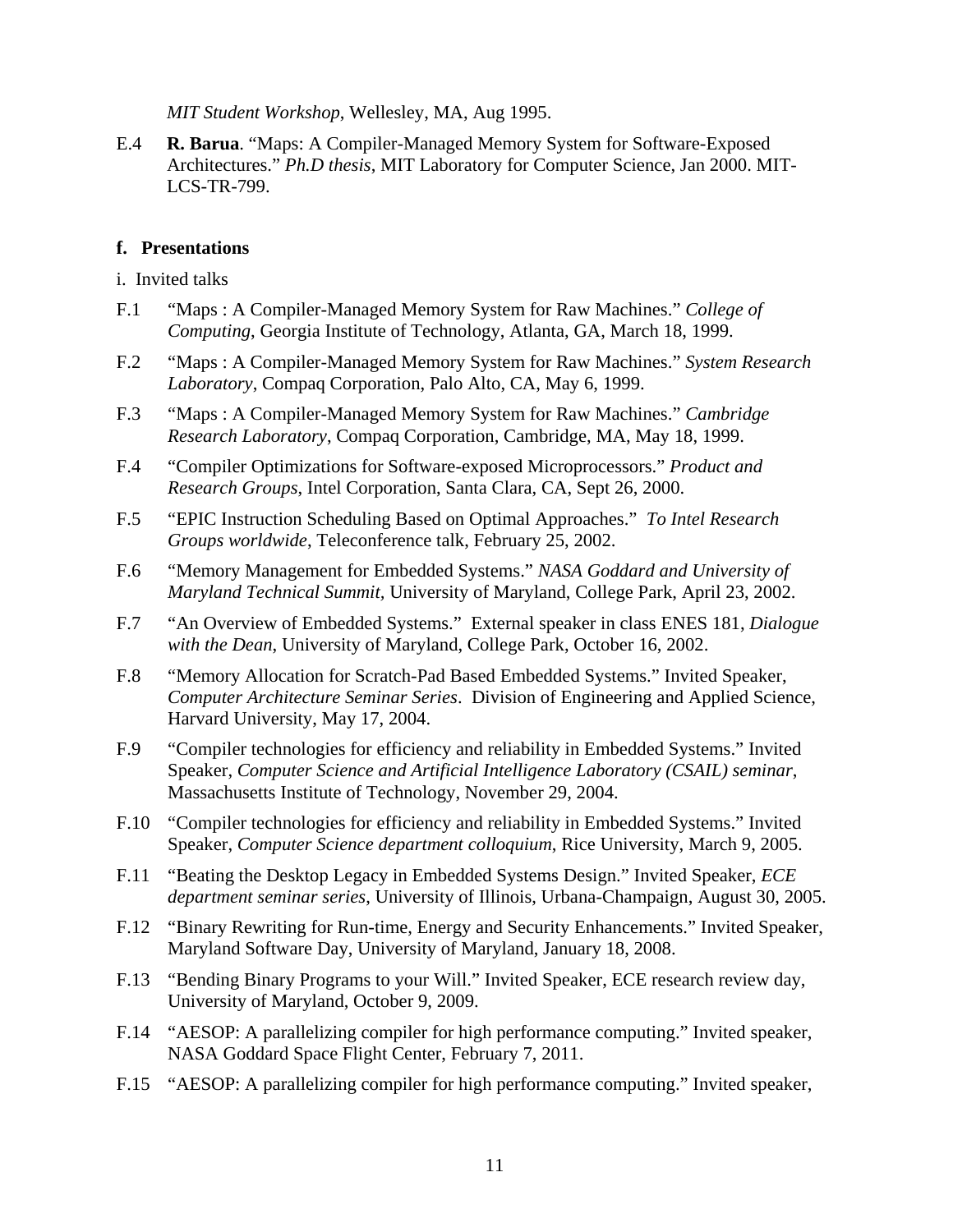IAI Colloquium Series, University of Maryland, May 11, 2011.

- F.16 "AESOP: A parallelizing compiler for high performance computing." Invited speaker, United Arab Emirates University, March 23, 2011.
- F.17 "Retrofitting Security in COTS Software with Binary Rewriting," Presented at MC2 CyberSecurity Symposium, College Park, MD, May 2012.
- F.18 "Rewriting binary programs using SecondWrite," Presented at Raytheon BBN Corporation, Columbia, MD, April 2012.
- F.19 "Binary analysis and rewriting using SecondWrite," Presented at TASC, Chantilly, VA, September 2012.
- F.20 "Binary analysis and rewriting using SecondWrite," Presented at Sage Management Corporation, Columbia, MD, November 2012.
- F.21 "Theory and applications of binary rewriting," Presented at the Laboratory for Telecommunication Science, US Government, College Park, MD, November 14, 2013.
- F.22 "My experience with Commercialization," Presented at the TEDCO MII and UM Ventures-organized event on campus, November 21, 2013.
- ii. Conference and Workshop Presentations
- F.8 "Addressing Partitioned Arrays in Distributed Memory Multiprocessors the Software Virtual Memory Approach." *The Fifth Annual MIT Student Workshop*, Wellesley, MA, Aug 8, 1995.
- F.9 "Communication-Minimal Partitioning of Parallel Loops and Data Arrays for Cache-Coherent Distributed-Memory Multiprocessors." *Ninth International Workshop on Languages and Compilers for Parallel Computing*, Santa Clara, CA, August 9, 1996.
- F.10 "Compiler-Managed Memory System on a Raw Machine." *The Seventh Workshop on Scalable Shared-MemoryMultiprocessors*, Barcelona, Spain, June 27, 1998.
- F.11 "Memory Bank Disambiguation using Modulo Unrolling for Raw Machines." *The ACM/IEEE Fifth InternationalConference on High-Performance Computing (HiPC)*, Chennai, India, December 19, 1998.
- F.12 "Maps: A Compiler-Managed Memory System for Raw Machines." *The Twenty-Sixth International Symposium on Computer Architecture*, Atlanta, GA, May 2, 1999.
- F.13\* "Heterogeneous Memory Management of Embedded Systems." *Proceedings of the ACM International Conference on Compilers, Architecture, and Synthesis for Embedded Systems(CASES)*, pp. 34-43, Atlanta, GA, November, 2001.
- F.14\* "EPIC Instruction Scheduling Based on Optimal Approaches." *1st Annual Workshop on Explicitly Parallel Instruction Computing Architectures and Compiler Technology (EPIC)*, Austin, TX, December, 2001.
- F.15\* "Compiler-directed Customization of ASIP Cores." *Proceedings of ACM/IEEE Int'l Symposium on Hardware/Software Codesig*, pp. 97-102, Estes Park, CO, May, 2002.
- F.16\* "Execution History Guided Instruction Prefetching." *Proceedings of the Sixteenth ACM*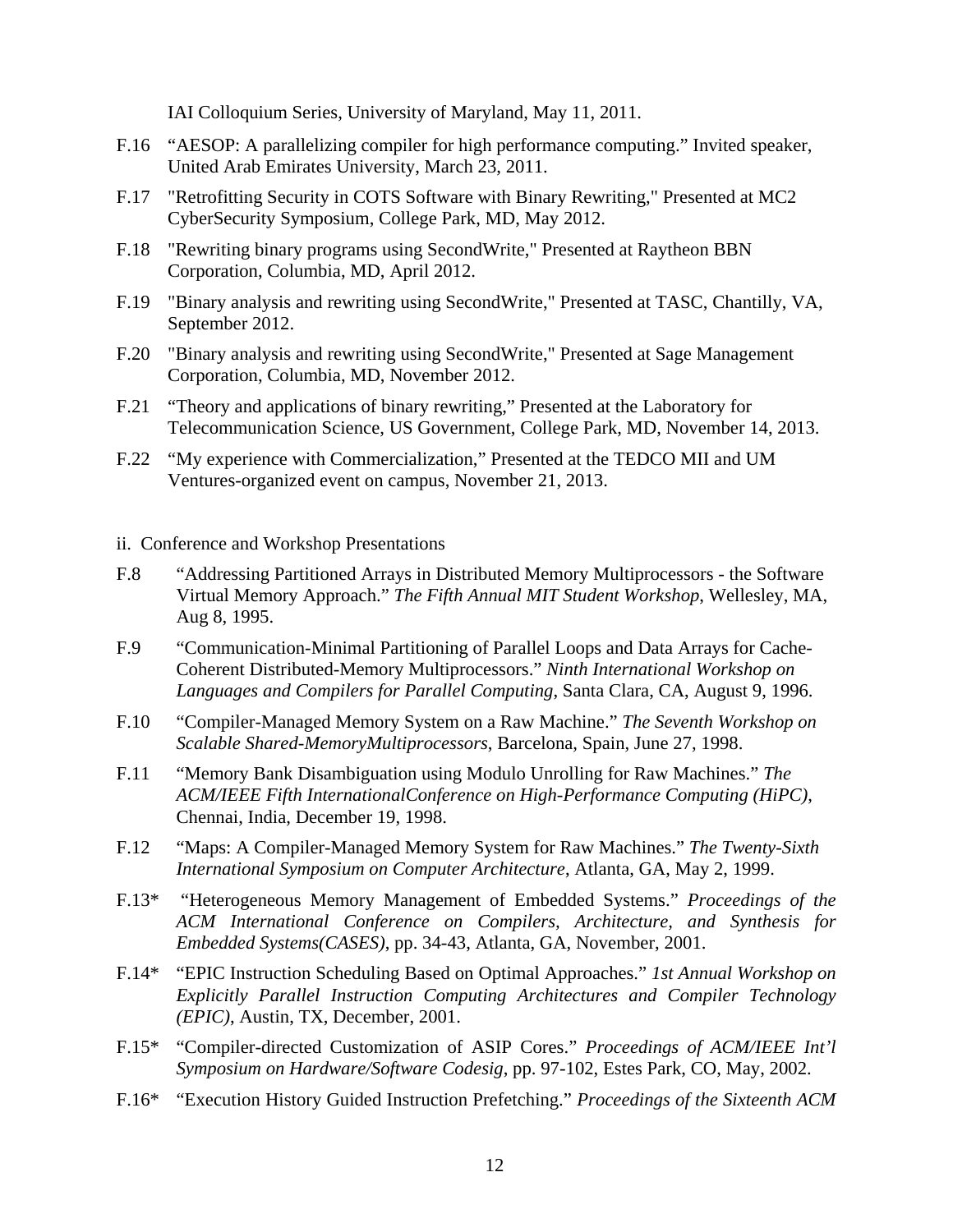*Int'l Conference on Supercomputing*, New York City, NY, June 22-26, 2002.

- F.17\* "Dynamic Functional Unit Assignment for Low Power." *Proceedings of International Conference on Design, Automation and Test in Europe (DATE)*, Munich, Germany, March 3-7, 2003.
- F.18\* "Compiler-Decided Dynamic Memory Allocation for Scratch-Pad Based Embedded Systems." *Proceedings of the ACM International Conference on Compilers, Architecture, and Synthesis for Embedded Systems(CASES)*, San Jose, CA, October 30- November 1, 2003.
- F.19\* "Contention-Free Periodic Task Scheduler Medium Access Control in Wireless Sensor / Actuator Networks." Proceedings of The 24th IEEE Real-Time Systems Symposium (RTSS), Cancun, Mexico, December 3-5, 2003.
- F.20\* "Memory Overflow Protection for Embedded Systems using Run-time Checks, Reuse and Compression." *Proceedings of the ACM International Conference on Compilers, Architecture, and Synthesis for Embedded Systems (CASES)*, Washington, DC, September 22-25, 2004.

*All the conferences listed in the list of conferences (section C above) were also presented by student lead authors, in most cases advised by me.*

\*These conference talks were given by the student lead author listed in Section c. for the corresponding conference paper. However, in all cases, I was closely involved in creating the slides, and preparing the student through numerous practice talks.

#### **g. Contracts and Grants**

In addition to the grants at the University of Maryland listed below, I also raised two grants at SecondWrite LLC, both in 2013, from NSF and TEDCO respectively.

- Laboratory of Telecommunication Sciences, US. Department of Defense. "Malware Analysis Using Binary Analysis and Rewriting" \$99,135. Principal Investigator. (June 4, 2014- September 30, 2014 – will be extended for one year.)
- Laboratory of Telecommunication Sciences, US. Department of Defense. "Optimizing the Chapel Compiler" \$224,997. Principal Investigator. (April 5, 2013-November 30, 2014)
- National Science Foundation. I-Corps Teams program. "Source Recovery from Binaries Using SecondWrite" \$50,000. Principal Investigator. (October 2012 – March 2013)
- National Science Foundation. Computer Systems Research Program. "CSR: Medium: Easy PRAM-based high-performance parallel programming with ICE" \$656,000. Principal Investigator. (co-PI: Vishkin). (June 2012 – May 2016).
- National Aeronautics and Space Administration (NASA), NSTRF 11 fellowship. "Automatic parallelization of serial programs for NASA space-based computing systems."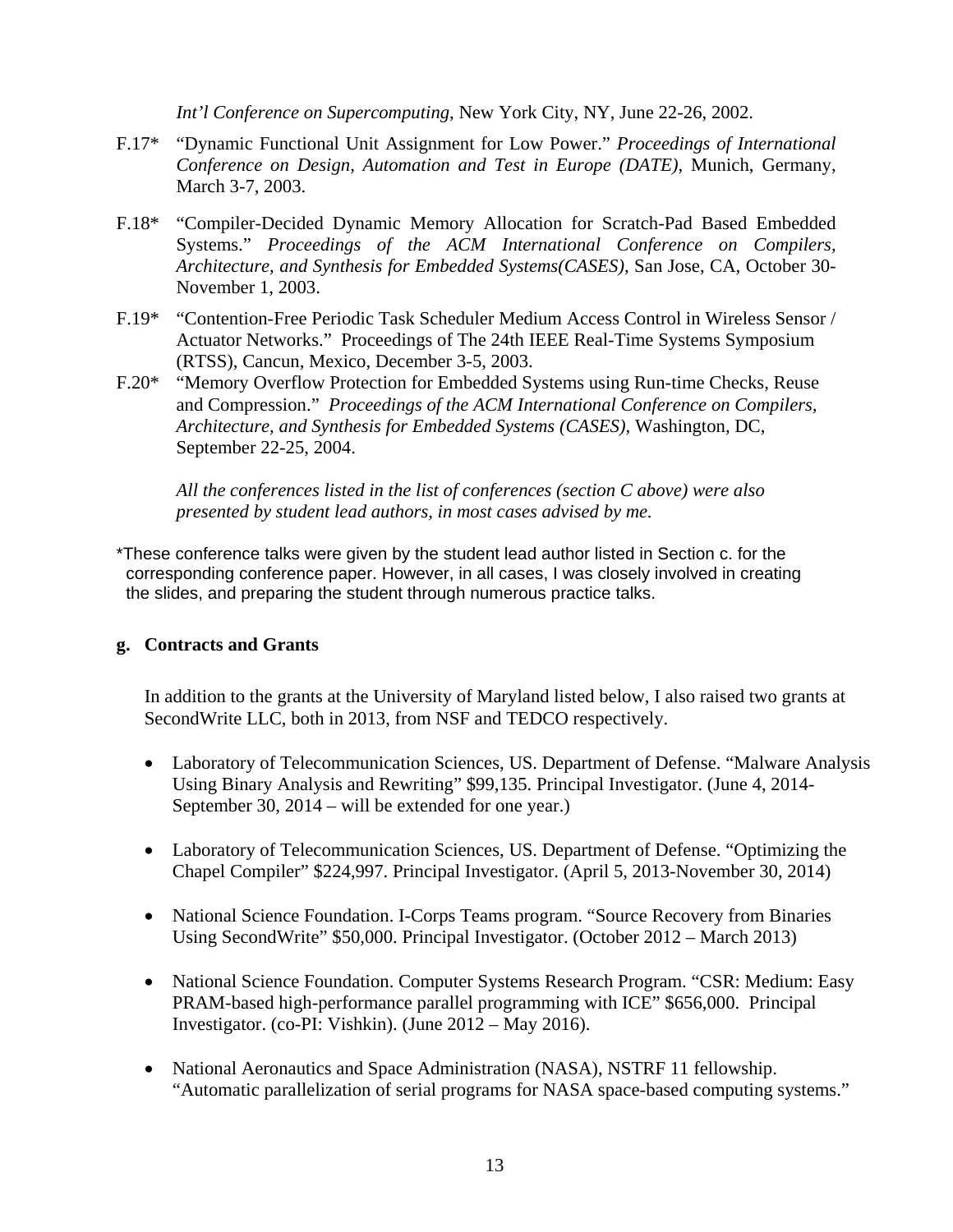\$252,333. (2011-2015). Principal Investigator. (co-written by fellowship applicant Timothy Creech, who is my graduate student. It is based on a 5-page research proposal we co-wrote, as well as his CV and mine. Award includes funds for student and faculty support.)

- National Science Foundation. Computer Systems Research Program. "*CSR: Small*: Binary rewriting without relocation information." \$349,059. Principal Investigator. (Sept 2009 – August 2012).
- DARPA AACE program. "AESOP: Adaptive Environment for Supercompiling with Optimized Parallelism." UMD Principal Investigator. (UMD co-PIs: Rance Cleaveland (CS/ISR), Alan Sussman (CS/UMIACS)). UMD portion \$998,529. (My portion \$570K) (2009-2011)
- National Science Foundation. Computer Systems Research Program. "CSR-PSCE,SM: Compiler-Directed System Optimization of a Highly-Parallel Fine-Grained Chip Multiprocessor." \$400,000. Principal Investigator. (co-PI: Vishkin). (Sept 2008 – August 2011).
- National Science Foundation. Embedded and Hybrid Systems Program. "Memory management as a run-time service". \$180,000, Principal Investigator. (August 2007 – July 2010).
- U.S. Department of Defense. "Technology study of a general-purpose extremely fine-grained multithreaded computing system." \$745,877. Senior Personnel. PI: Vishkin (September 2005 – March 2007).
- National Science Foundation. Major Research Instrumentation Program. "Development of Energy-Efficient Embedded Systems for Wireless Sensor Networks". \$400,000. Co-Principal Investigator. (PI: Ephremides. Other Co-PIs and senior personnel: Abshire, Jacob, Petrov, Qu, Ulukus and Vishkin). (August 2005 – July 2009).
- National Science Foundation. Embedded and Hybrid Systems Program. "Dynamic Memory Management for Embedded Systems". \$100,000, Principal Investigator. (August 2004 – July 2006).
- Maryland Technology Development Corporation. "A Dynamic Memory Allocator for Embedded Systems with Scratch-Pad Memory." \$50,000, Principal Investigator. (September 2004 – September 2005).
- National Science Foundation. Information Technology Research Program. "ITR: PRAM On-Chip". \$750,000, Co-Principal Investigator. (PI: Vishkin. Other Co-PIs: Qu, Jacob and Franklin). (September 2003 – August 2007).
- National Science Foundation. Embedded and Hybrid Systems Program. "CAREER: Synthesis-assistance and Compilation Software for Embedded Systems". \$300,000, Principal Investigator. (February 2002 – January 2007).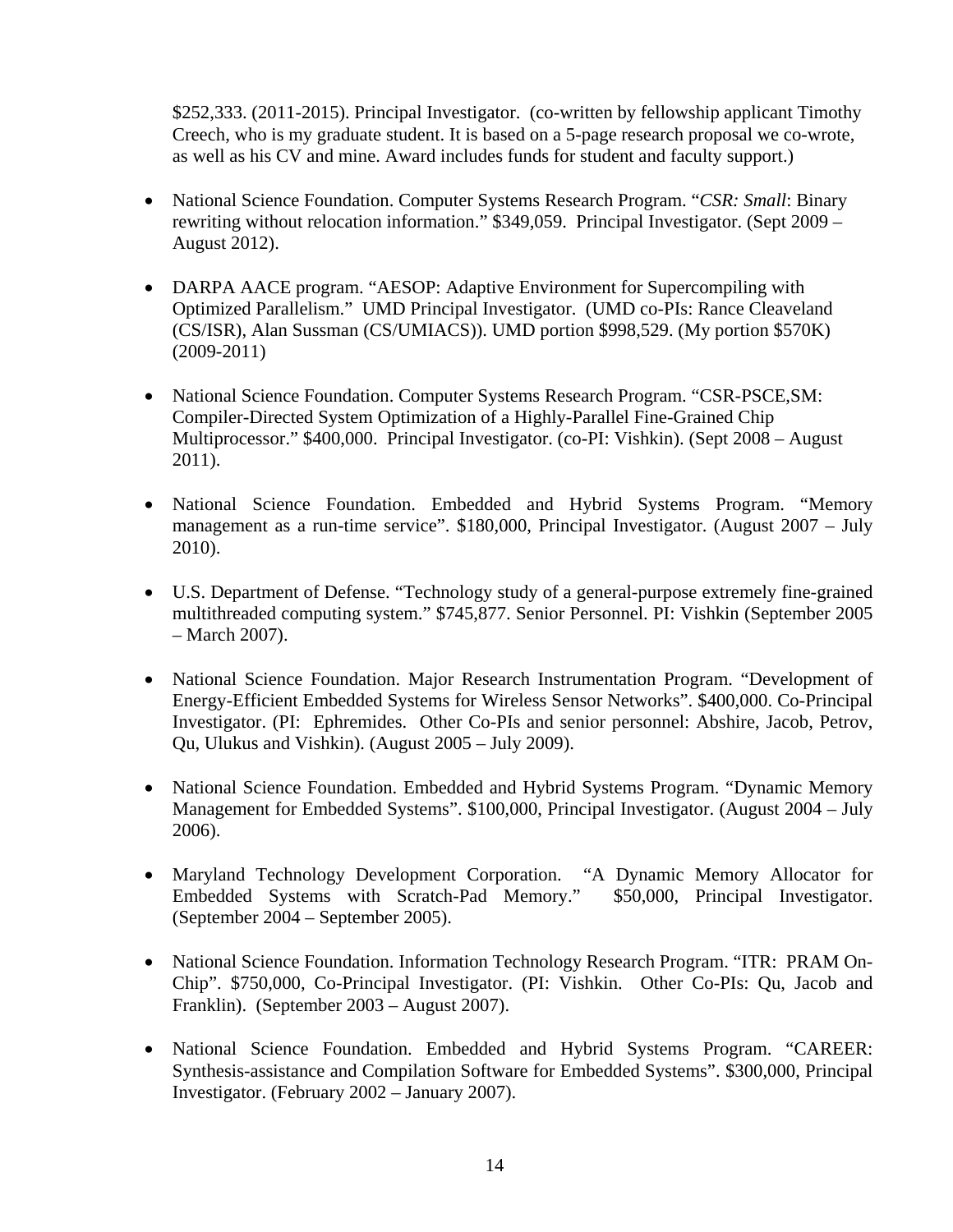• University Of Maryland Minta Martin Research Award, "Compilation for Embedded Systems". \$40,000. Principal Investigator. (June 2000 – June 2001).

#### **h. Fellowships, Prizes, and Awards.**

- I was awarded the 2014 Jimmy Lin Award for Innovation for my US patent #8,510,723 by the Clark School of Engineering and the Department of Electrical and Computer Engineering, along with my co-inventor and graduate student, Matthew Smithson. The award carried a cash prize of \$4000. The patent is titled "Binary Rewriting without relocation information."
- In 2014, I was the faculty mentor for the winning team of undergraduate students at the IBM Watson case business plan competition organized by the UMD Smith School of business. I helped them with the concept of the business, and the preparation of the business plan.
- In 2013, my 1999 paper on "Parallelizing Applications into Silicon" was selected among the most significant 25 papers in the first 20 years of the International IEEE Symposium on Field-Programmable Custom Computing Machines. The citation said:

"This 1999 paper was well ahead of its time, identifying and solving several issues that lead to a promising synthesis flow."

• In 2013, my PhD advisee, Kapil Anand, received an ECE Distinguished Dissertation Fellowship. This came with a \$5000 cash prize. The letter he received from the department chair cited:

"This \$5,000 fellowship is intended to recognize the outstanding work you have done towards your dissertation, "A Compiler Level Intermediate Representation-Based Binary Rewriter and its Applications," directed by Professor Rajeev Barua."

- Best student paper award for my graduate student Alexandre Tzannes in the ACM Student Research Competition (2011). His paper "Improving Run-Time Scheduling for General-Purpose Parallel Code" represented research I advised. First prize awarded among competing research presentations by 25 contestants. The award was given at the 20th International Conference on Parallel Architectures and Compilation Techniques (PACT), Galveston Island, Texas, in October 2011.
- Finalist, 2004 Inventor of the Year Award

This is an annual award given by the Office of Technology Commercialization at the University of Maryland. We were one of three finalists among 35 inventions filed with OTC in 2004 in the Information Science category. Our invention, IS-2004-043, is titled "A Dynamic Memory Allocator for Embedded Systems with Scratch-Pad Memory."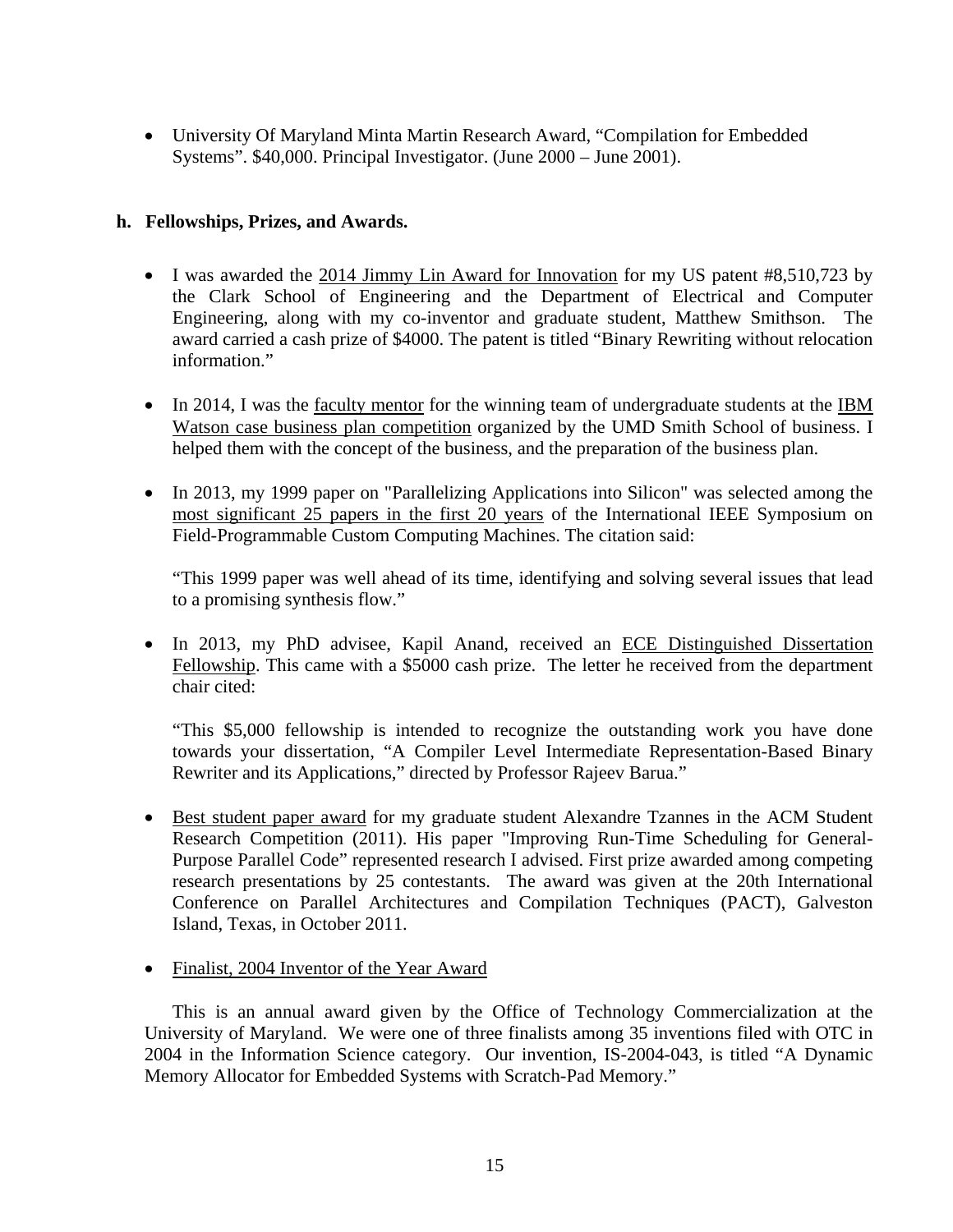• George Corcoran Memorial Award, September 2003.

"Presented to Professor Rajeev Barua for significant contributions to Electrical and Computer Engineering Education, in recognition of teaching and education leadership at the College Park campus, effective contributions at the national level, and creative and other scholarly activities related to Electrical and Computer Engineering education."

• National Science Foundation Career Award, February 2002.

"The Faculty Early Career Development (CAREER) Program ... offers the National Science Foundation's most prestigious awards for new faculty members. The CAREER program recognizes and supports the early career-development activities of those teacher-scholars who are most likely to become the academic leaders of the 21st century."

- One of the my undergraduate research interns, Kaushik Veeraraghavan, received the "Best" Project" award in the College-sponsored ASPIRE program for 2002. (Also mentioned in Undergraduate projects).
- President of India Gold Medal, 1992 *(For 1/300 rank, B.Tech class of '92 at the Indian Institute of Technology (IIT), Delhi.)*
- National Champion, Rotary Club debating competition, 1988, New Delhi, India.

#### **i. Patents**

- Rajeev Barua and Sumesh Udayakumaran. "Compiler-driven dynamic memory allocation methodology for scratch-pad based embedded systems." United States Patent #7,367,024, Issued April 29, 2008.
- Matthew Smithson and Rajeev Barua. "Binary Rewriting without Relocation Information." United States Patent #8,510,723, Issued August 13, 2013.
- Aparna Kotha and Rajeev Barua. "Automatic parallelization using binary rewriting." United States Patent # 8,645,935. Issued February 4, 2014.
- Rajeev Barua, Kapil Anand, and Aparna Kotha. Binary Rewriting System. USPTO provisional patent # 61930133, January 2014.
- Rajeev Barua, Kapil Anand, and Aparna Kotha. System to discover and analyze evasive malware. USPTO provisional patent # 61932876, January 2014.

# **3. Teaching and Advising**

**a. Courses taught**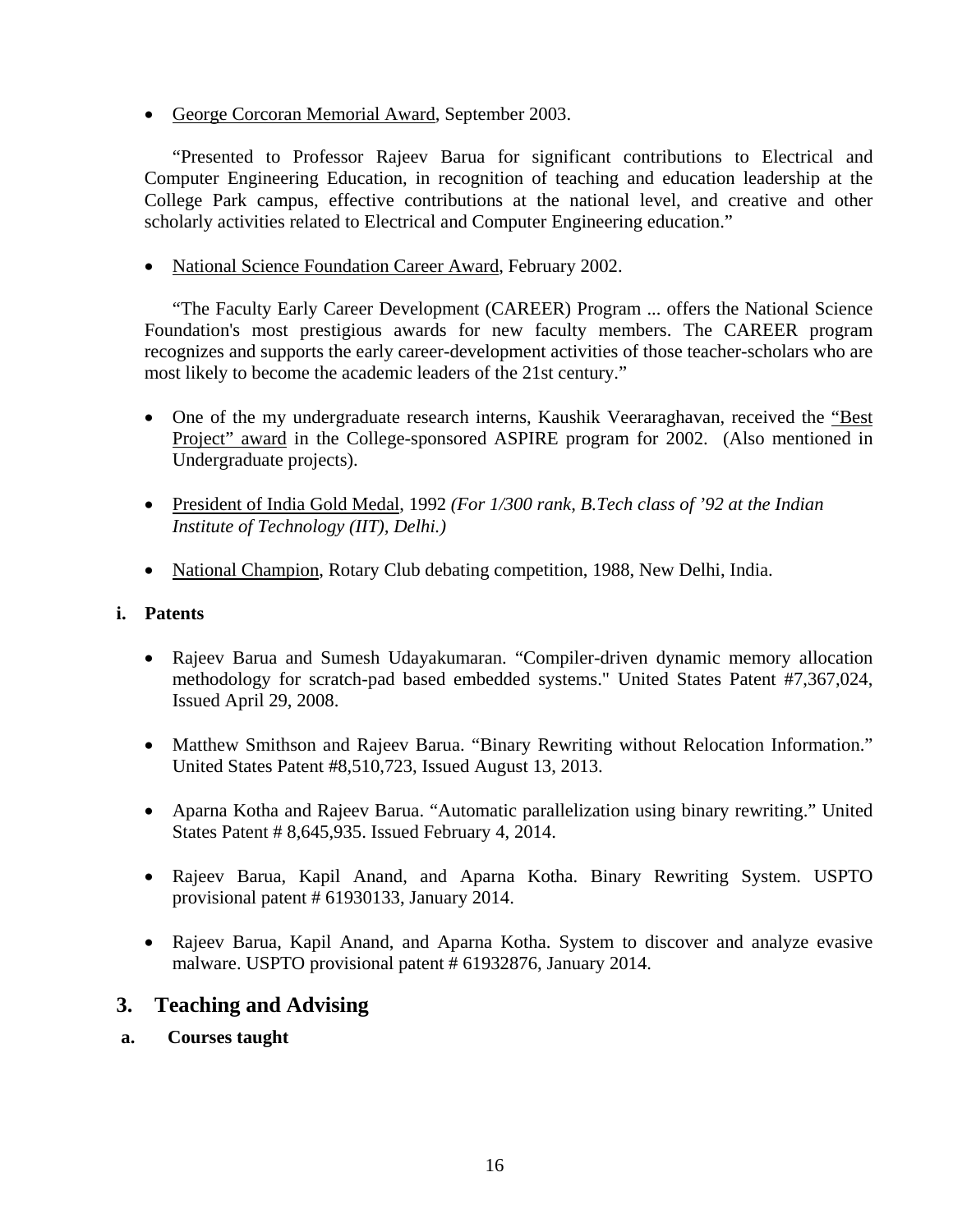| <b>Semester</b>               | <b>Course</b><br>number | <b>Course title</b>                                                            | <b>Credit</b><br>hours | <b>Enroll</b><br>-ment | <b>Evaluation</b><br>(max:4.0) |
|-------------------------------|-------------------------|--------------------------------------------------------------------------------|------------------------|------------------------|--------------------------------|
| Spring 00                     | ENEE759C                | <b>Compiler Optimizations for Modern</b><br>Architectures                      | 3                      | 14                     | 3.68                           |
| Fall 00                       | ENEE646                 | <b>Digital Computer Design</b>                                                 | 3                      | 69                     | 2.99                           |
| Fall 00                       | ENEE698B                | <b>Computer Engineering Seminar</b>                                            | 1                      | 17                     | N/A                            |
| Spring 01                     | ENEE244                 | Digital Logic Design                                                           | 3                      | 65                     | 3.20                           |
| Fall 01                       | ENEE350H                | <b>Computer Organization</b>                                                   | 3                      | 13                     | 3.76                           |
| Spring 02                     | ENEE244                 | Digital Logic Design                                                           | 3                      | 75                     | 3.38                           |
| Fall 02                       | ENEE350H                | <b>Computer Organization</b>                                                   | 3                      | 28                     | 3.33                           |
| Spring 03                     | ENEE759C                | <b>Compiler Optimizations for Modern</b><br>Architectures and Embedded Systems | 3                      | 9                      | 3.79                           |
| Fall 03                       | ENEE350H                | <b>Computer Organization</b>                                                   | 3                      | 35                     | 3.08                           |
| Spring 04                     | <b>ENEE 446</b>         | <b>Digital Computer Design</b>                                                 | 3                      | 40                     | 3.23                           |
| Fall 04                       | ENEE 350H               | <b>Computer Organization</b>                                                   | 3                      | 23                     | $3.66*$                        |
| $\overline{\text{Spring}}$ 05 | ENEE 759C               | <b>Compiler Optimizations for Modern</b><br>Architectures and Embedded Systems | 3                      | 8                      | 3.36                           |
| Fall 05                       | ENEE 350H               | <b>Computer Organization</b>                                                   | 3                      | $\overline{5}$         | 3.33                           |
| Spring 06                     | <b>ENEE 244</b>         | Digital Logic Design                                                           | 3                      | 46                     | $3.52 \text{ }^{\text{+}}$     |
| Fall 06                       | ENEE 350H               | <b>Computer Organization</b>                                                   | 3                      | 15                     | 3.52 <sub>§</sub>              |
| Spring 07                     | ENEE 759C               | <b>Compiler Optimizations for Modern</b><br>Architectures and Embedded Systems | 3                      | 20                     | 3.31                           |
| Fall 07                       | ENEE 350H               | <b>Computer Organization</b>                                                   | 3                      | 30                     | 3.44                           |
| Spring 08                     | <b>ENEE 446</b>         | <b>Digital Computer Design</b>                                                 | $\overline{3}$         | 32                     | 3.57                           |
| Fall 08                       | ENEE 459R               | Compilers                                                                      | 3                      | 13                     | 3.42                           |
| Spring 09                     | <b>ENEE 446</b>         | <b>Digital Computer Design</b>                                                 | $\overline{3}$         | 27                     | 3.37                           |
| Fall 10                       | <b>ENEE 244</b>         | Digital Logic Design                                                           | 3                      | 44                     | 3.30                           |
| Spring 11                     | <b>ENEE 459R</b>        | <b>Compilers and Optimization</b>                                              | 3                      | 18                     | 3.82                           |
| Fall 11                       | <b>ENEE 350</b>         | <b>Computer Organization</b>                                                   | 3                      | 58                     | 3.32                           |

*continued …*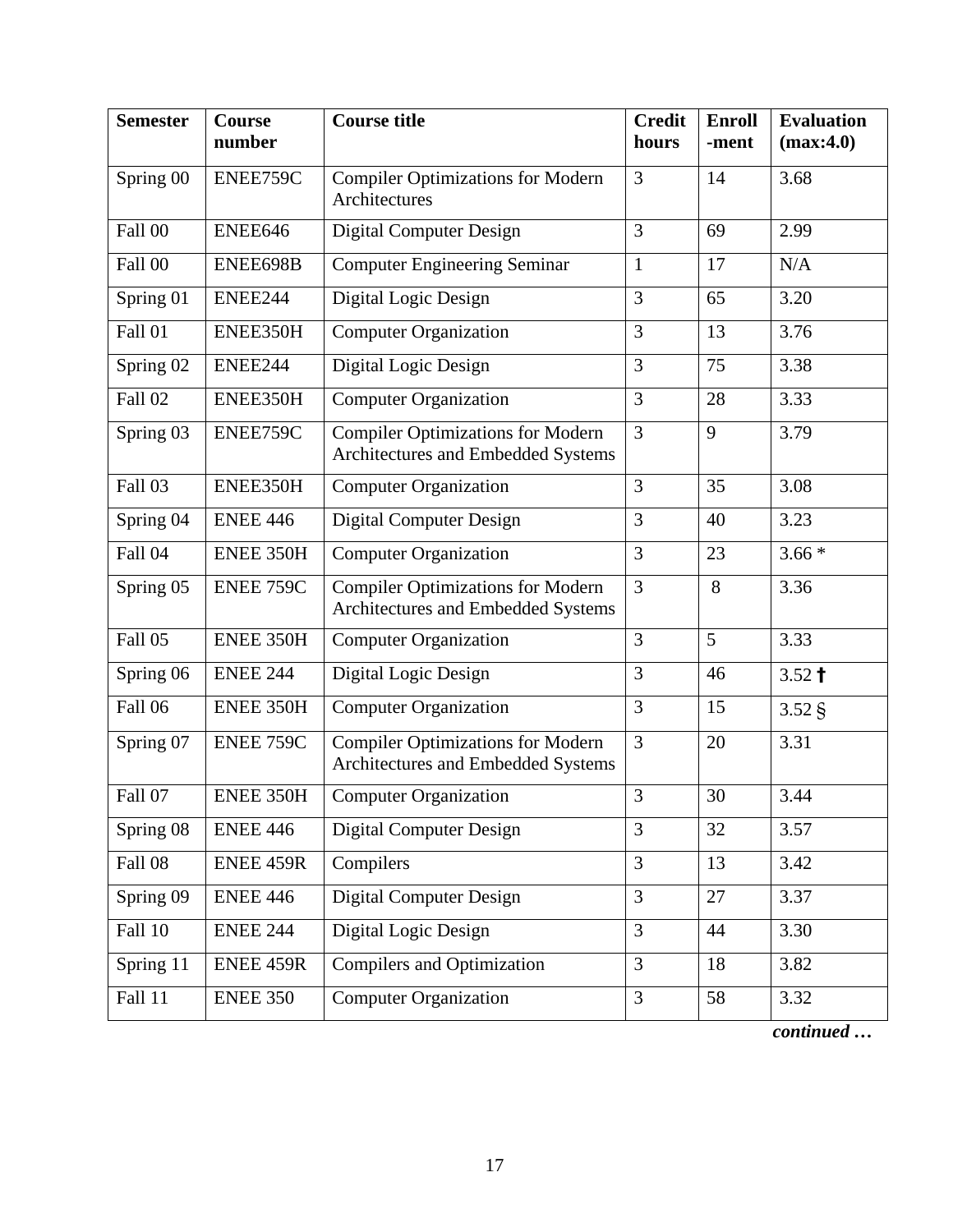| Spring 12                                                             | <b>ENEE 645</b> | 25<br>3<br>Compilers and Optimization |  |      | 3.54 |
|-----------------------------------------------------------------------|-----------------|---------------------------------------|--|------|------|
| Fall 12                                                               | <b>ENEE 446</b> | Digital Computer Design               |  | 25   | 3.51 |
| Spring 13                                                             | <b>ENEE 645</b> | Compilers and Optimization            |  | 25   | 3.31 |
| Fall 13                                                               | <b>ENEE 350</b> | <b>Computer Organization</b>          |  | 46   | 3.06 |
| <b>ENEE 645</b><br>Compilers and Optimization<br>3<br>24<br>Spring 14 |                 |                                       |  | 3.53 |      |
| <b>Average Across all courses</b>                                     |                 |                                       |  |      | 3.42 |

- **\*** Highest teaching evaluation score in the department in a 300-level course among twenty such courses taught in that semester.
- **†** Second-highest teaching evaluation score in the department in a 200-level course among seven such courses taught in that semester.
- § Third-highest teaching evaluation score in the department in a 300-level course among twenty such courses taught in that semester.

#### Types of courses

Undergraduate core classes: ENEE244, ENEE 350, ENEE 446

Undergraduate core for honors students: ENEE350H

Graduate core classes: ENEE 645, ENEE 646

Graduate special-topics and seminar classes: ENEE759C, ENEE698B

# **b. Course or Curriculum Development.**

New courses offered:

- In Spring 2000, I designed and taught a new course ENEE759C, "Compiler Optimizations for Modern Architectures". This is the first course in the university that describes how compiler techniques apply to particular computer architectures, filling a significant gap in the course options available to our graduate students.
- In Fall 2008, I designed and taught a new course, ENEE 459R, "Compilers". This is the first undergraduate compiler course in our department. It was created in response to a unanimous vote by the computer engineering faculty that such a course should be designed and made a future core class in the undergraduate curriculum for CE students. Besides lectures, it included four homeworks, a significant software project, a midterm, and a final exam.
- In Spring 2012, I designed and taught a new course, ENEE 645, "Compilers and Optimization". This is a new graduate core course in our department. It was created following a unanimous vote by the computer engineering faculty approving this course. Besides lectures, it included four homeworks, a significant software project, a midterm, and a final exam.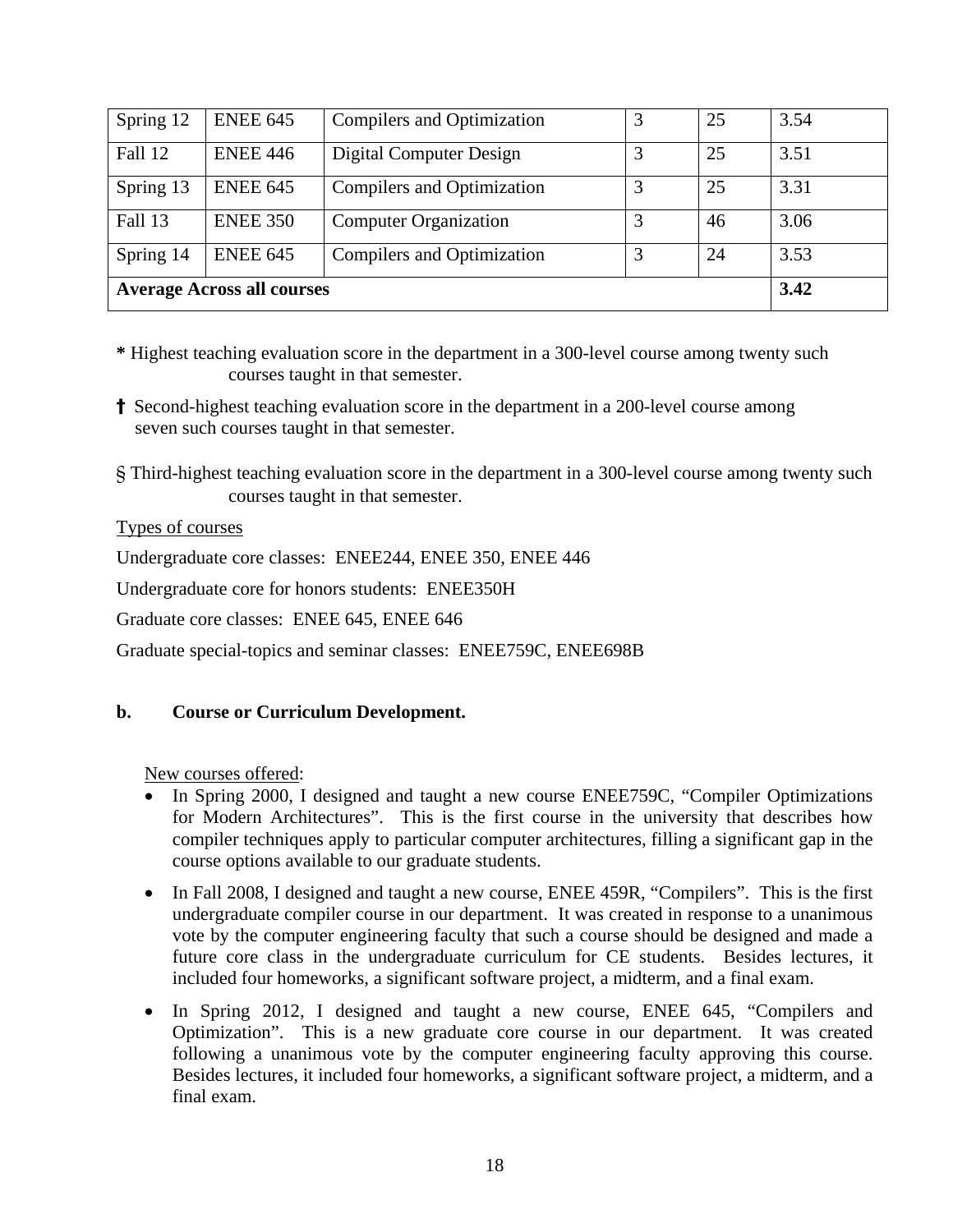Significant revisions of existing courses:

- In Spring 2003, I significantly revised the curriculum of the course ENEE759C, and renamed it to "Compiler Optimizations for Modern Architectures and Embedded Systems". About 50% of the course curriculum was completely new, emphasizing exciting new developments in Embedded Systems. To accommodate this material, some older technologies for desktop systems were deleted.
- In Fall 2004, all the homeworks and the project in ENEE 350H were re-designed with a significantly different approach, format and difficulty level. The students apparently liked it, since the teaching evaluation increased to 3.66 from 3.08 the last time I taught the course.
- In Spring 2006, all the homeworks in ENEE 244 were also re-designed with a significantly different approach, format and difficulty level. Consequently, the teaching evaluation increased to 3.52 from 3.38 the last time I taught the course.
- In Spring 2007, the reading list for ENEE 759C was completely revised with most of the papers being new. The lecture content was increased, and the number of homeworks significantly increased. The number of written reports on papers was cut.

# Department-wide:

• Served on a committee in 2003 mandated to examine and recommend changes to the undergraduate curriculum in Electrical Engineering/Computer Engineering at the University of Maryland. (Also mentioned in service).

# **c. Manuals, Notes, Software, Webpages, and Other Contributions to Teaching.**

# Software

- I installed the SUIF compiler software on glue system for use in ENEE759C (Spring 2000). Students completed a end-of-term project using the software. The software has since also been used by Prof. Yeung in his research.
- I installed the DLX software (compiler + simulator) for the first time on the glue system for use in ENEE350H (Fall 2001). Since a release for the Solaris Operating System was not available, the installation involved a substantial porting and debugging effort. Students completed one short and one substantial assignment using the software.
- I installed the LLVM compiler software on the university glue (linux) system for use in ENEE 645 (Spring 2012 and later). Students completed a significant end-of-semester using the software.

# Manuals

• I wrote extensive tutorial-style documentation for the SUIF software that I installed on glue, for a total of about ten pages. Students in ENEE759C as well as other users in the university have reported that they found the documentation very useful.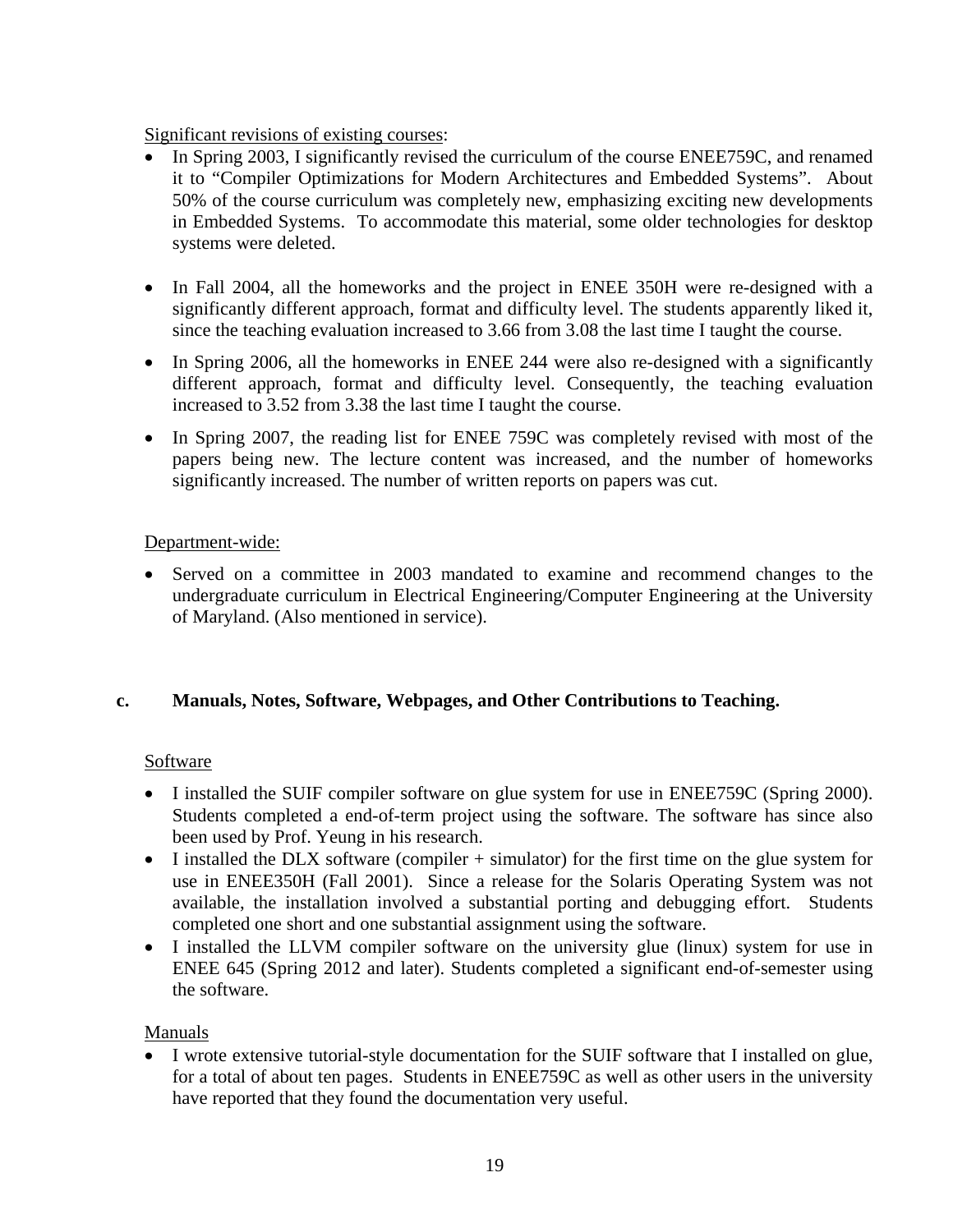# Webpages

- All my courses have class websites containing most course material online, including course information, schedules, syllabi, homeworks, solutions to homeworks and exams, and class announcements. When applicable, the following are also provided online: reading lists, online links to papers in reading list, project information and instructions on using course software.
- The AESOP automatically parallelizing compiler system, produced in our research group as part of a DARPA-funded project, has been made open source, as required by the DARPA project. It is available at: [http://aesop.ece.umd.edu/.](http://aesop.ece.umd.edu/) It has been downloaded almost 200 times by universities, research labs, and corporations. It will be useful for research and education worldwide.

# Design of end-of-term class projects

- I designed a substantial month-long end-of-term project for ENEE759C that involved writing a new compiler pass using the SUIF compiler software. I wrote documentation and test examples for the project. The students chose a project among three offered, and worked in groups to complete the work. The project exposed the students to the structure of a modern compiler, and taught them how to extend its functionality by implementing compiler transformations
- I designed a three-week long project for ENEE350H that involved writing a simulator for virtual memory. I wrote four pages of documentation describing exactly what aspects of virtual memory to model, and the general approach to writing such a simulator. I described a set of experiments to perform using the simulator.
- I designed a month-long end-of-term compiler software project for ENEE 459R. It used the SUIF software that I had earlier installed on glue.
- I designed a month-long significant project for ENEE 645, our new graduate core class on compilers. The project required students to implement an example of a compiler pass (this semester it was forward propagation) using the LLVM compiler framework I provided to them.

# **d. Teaching Awards and Other Special Recognition.**

- George Corcoran Memorial Award, September 2003. (Note, this award also listed in Section 2.h). This is an award given annually to an Assistant Professor in the ECE department for excellence in teaching.
- NSF Career Award, 2002. Although this is primarily a research award, it has a significant teaching component. One of the reviewers (#2 on Fastlane) said "the proposal includes a strong educational component, with application to graduate, undergraduate, and high-school students."

# **e. Advising: Other Than Research Direction.**

# Undergraduate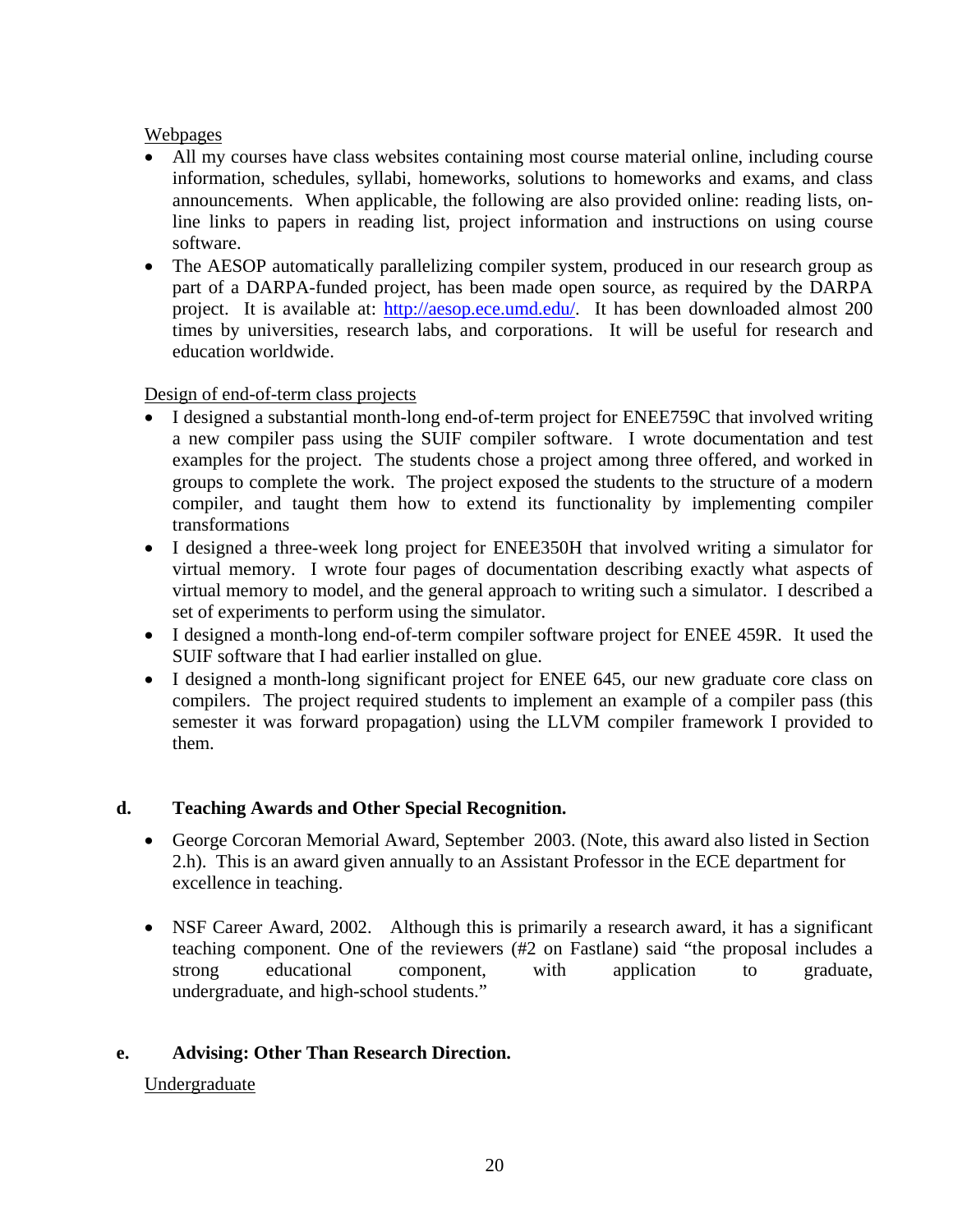• I have acted as a faculty mentor for over 50 undergraduate students in the ECE department in the last three years.

# **Graduate**

• I have acted as academic advisor for over 20 graduate students in the ECE department in the last five years.

# **f. Advising: Research Direction.**

# **Undergraduate students**

| <b>Student</b>              | <b>Duration</b>      | Topic of Research Project                                                    |  |
|-----------------------------|----------------------|------------------------------------------------------------------------------|--|
| <b>Adam Archer</b>          | Summer <sub>00</sub> | "Porting SUIF to the IA-64 Architecture"                                     |  |
| <b>Wesley Maness</b>        | Summer <sub>00</sub> | "Porting SUIF to the MIPS Architecture"                                      |  |
| Roberto Ko <sup>§</sup>     | Summer 01            | "Building a DFG library for use in ASIP<br>customization".                   |  |
| Alan Levicki                | Summer 01            | "Investigating template-aware instruction scheduling".                       |  |
| Natasha Reeves <sup>§</sup> | Sum & Fall 01        | "Low power instruction assignments in superscalars".                         |  |
| Kaushik Veeraraghavan       | Spr & Sum 02         | "Instruction scheduling across basic blocks<br>on the IA-64"                 |  |
| Rishi Gupta                 | Sum & Fall 02        | "Converting IA-64 assembly code into a<br>compiler IR"                       |  |
| Vadim Vaynerman             | Fall 02 & Spr<br>03  | "Pointer analysis for embedded systems memory<br>allocation"                 |  |
| Andrew Webber <sup>§</sup>  | Spr 03               | "Predicate-enabled code compression in VLIWs"                                |  |
| Itai Katz                   | Fall 02 & Spr<br>03  | "Instruction scheduling across basic<br>blocks on the IA-64."                |  |
| Thomas Kwan                 | Fall 02 & Spr<br>03  | "Efficient software caching for embedded<br>systems"                         |  |
| <b>Boris Kilimnik</b>       | Fall 02              | "SSA form for embedded system data flow analysis"                            |  |
| <b>Chris Cavey</b>          | Fall 02              | "Speculative instructions in a trace-scheduling<br>compiler"                 |  |
| Matthew Simpson*§           | Summer 03            | "Low overhead data compression techniques."                                  |  |
| Nghi Nguyen*                | Summer & Fall<br>03  | "Predication-based instruction movement for a trace-<br>scheduling compiler" |  |
| <b>Brian Hayes</b>          | Fall 06 & Spr        | "Binary re-writing for enforcing security."                                  |  |

 $(Sum = Summer, Spr = Spring)$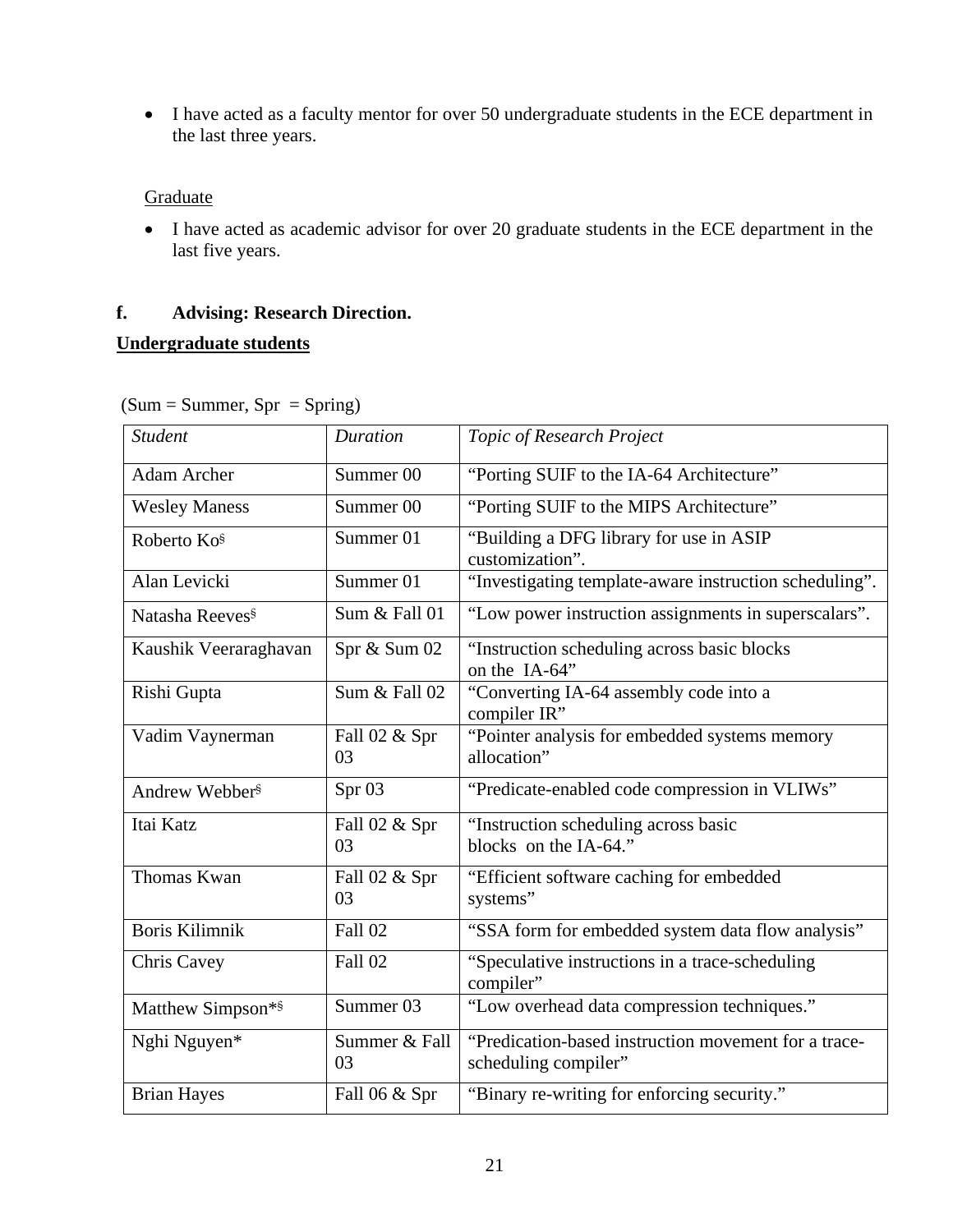|                           | 07                        |                                                                                                          |
|---------------------------|---------------------------|----------------------------------------------------------------------------------------------------------|
| Chun Cheung               | Spr07                     | "Memory allocation for wireless sensor network<br>nodes"                                                 |
| Mike Malloy               | Summer 07<br>(ISR REU)    | "Writer design and implementation for a binary<br>rewriting software."                                   |
| Matt Randolph             | Fall 08                   | "Derive information about Instruction and Data Cache"<br>Misses for ARM binaries through profiling."     |
| Rantao Chen               | Fall 08                   | "Dynamic Profiling of X86 code to obtain information"<br>on the timing and frequencies of Basic Blocks." |
| Nathan Giles <sup>§</sup> | Spring 09-<br>Spring 10   | "Code discovery using profiling to aid binary<br>disassembly."                                           |
| Martin Boulanger          | Summer 2010               | "Type Recovery in a Binary Rewriter"                                                                     |
| Joe Yan                   | Spring 2012-<br>Fall 2012 | "Optimizing the Chapel Compiler"                                                                         |
| Aroon Sharma*             | Summer 2013               | "Porting the XMTC compiler"                                                                              |
| Joshua Koehler            | Nov 2013-May<br>2014      | "Translating affine benchmarks into the Chapel"<br>language"                                             |

\* These three students later decided to join my research group as graduate students.

§ These five students earned co-authorships on refereed conference or journal publications for the research they did as undergraduates under my supervision.

# **Graduate students**

|  | MS Thesis graduated under my supervision |  |  |
|--|------------------------------------------|--|--|
|  |                                          |  |  |

| <b>Student</b>                                                   | Title of thesis<br>Graduat |                                                    | First employment   |  |
|------------------------------------------------------------------|----------------------------|----------------------------------------------------|--------------------|--|
|                                                                  | <i>ion date</i>            |                                                    | after graduation   |  |
| May 02<br>Zhang Yi                                               |                            | "Execution History Guided Instruction Prefetching" | Actuate Corp., San |  |
|                                                                  |                            |                                                    | Francisco, CA.     |  |
| Oren                                                             | July 02                    | "An Optimal Memory Allocation Scheme for           | Symantec Inc.,     |  |
| Avissar                                                          |                            | Scratch-Pad Based Embedded Systems"                | Alexandria, VA     |  |
| T<br>Vinod                                                       | Aug $02$                   | "Multi-Objective Design Space Exploration using    | TeamF1 Inc.,       |  |
| Gupta                                                            |                            | Compiler Predictions"                              | Fremont, CA        |  |
| Surupa                                                           | August                     | "Memory Overflow Protection for Embedded           | Microsoft Corp.,   |  |
| <b>Biswas</b>                                                    | 04                         | Systems using Run-time Checks, Reuse and           | Redmond, WA.       |  |
|                                                                  |                            | Compression"                                       |                    |  |
| May 06<br>Bhuvan                                                 |                            | "MTSS: Multi-Task Stack Sharing for Embedded       | Microsoft Corp.,   |  |
| Middha                                                           |                            | Systems."                                          | Redmond, WA.       |  |
| April 07<br>Nghi                                                 |                            | "Memory Allocation for Embedded Systems with a     | Microsoft Corp.,   |  |
| Nguyen                                                           |                            | Compile-Time Unknown Scratch-Pad Size."            | Redmond, WA.       |  |
| Padraig<br>April 10<br>"Preventing Buffer Overflows with Binary" |                            |                                                    | Akiban             |  |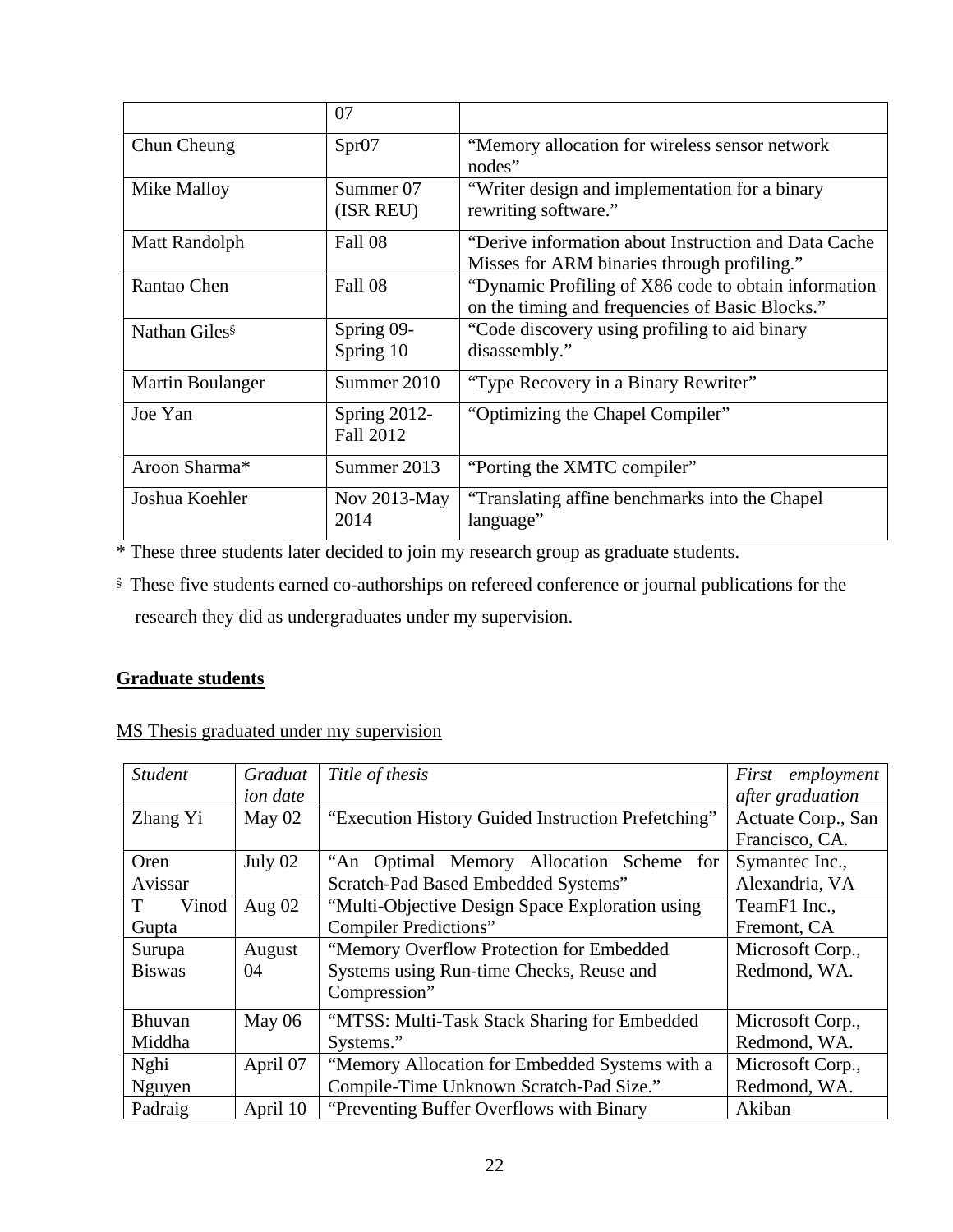| O'Sullivan |          | Rewriting"                                      | Technologies,   |
|------------|----------|-------------------------------------------------|-----------------|
|            |          |                                                 | Boston, MA.     |
| Greeshma   | April 11 | "An Integrated Program Representation for Loop" | Intel Inc., San |
| Yellareddy |          | Optimizations"                                  | Francisco, CA.  |

# Ph.D Thesis graduated under my supervision

| <b>Student</b> | <b>Graduation date</b> | Title of thesis                         | First employment   |
|----------------|------------------------|-----------------------------------------|--------------------|
|                |                        |                                         | after graduation   |
| Steve Haga     | October 2005.          | "Reducing Code Size by Instruction      | Instructor,        |
|                |                        | Scheduling for VLIWs Based on           | University of      |
|                |                        | Optimal Approaches"                     | Pennsylvania, Erie |
| Sumesh         | <b>May 2006</b>        | "Compiler-Decided Dynamic Memory        | Intel Corp, Santa  |
| Udayakumaran   |                        | <b>Allocation for Scratch-Pad Based</b> | Clara, CA.         |
|                |                        | Embedded Systems"                       |                    |
| Angel          | Jan 2007               | "Heap Data Allocation to Scratch-Pad    | Dealeron Inc.      |
| Dominguez      |                        | Memory in Embedded Systems."            |                    |
| Matthew        | Feb 2011               | "Run-time Enforcement of Memory         | National Library   |
| Simpson        |                        | Safety for the C Programming            | of Medicine.       |
|                |                        | Language"                               |                    |
| George         | May 2011               | "Optimizing for a Many-Core"            | Greenplum, a       |
| Caragea        |                        | Architecture without Compromising       | division of EMC.   |
|                |                        | Ease-of-Programming"                    |                    |
| Alexandre      | February 2012          | "Enhancing productivity and             | Postdoctoral       |
| <b>Tzannes</b> |                        | Performance Portability of General-     | Associate at U. of |
|                |                        | Purpose Parallel programming"           | Illinois (UIUC)    |
| Aparna Kotha   | April 2013             | "Automatic Parallelization of Affine    | SecondWrite        |
|                |                        | Loops using Dependence and Cache        | $LLC*$             |
|                |                        | analysis in a Binary Rewriter"          |                    |
| Kapil Anand    | <b>July 2013</b>       | "A compiler level intermediate          | SecondWrite        |
|                |                        | representation based binary analysis    | $LLC\ast$          |
|                |                        | system and its applications"            |                    |
| Khaled         | March 2014             | "Deep Analysis of Binary Code to        | SecondWrite        |
| Elwazeer       |                        | Recover Program Structure"              | $LLC*$             |

\* These three students have joined SecondWrite LLC full-time after graduation, which I co-founded with Kotha and Anand in 2013. SecondWrite LLC has licensed technology we developed at UMD.

Graduate students for whom I am currently the advisor:

| <b>Student</b>          | Degree    | <i>Expected graduation</i> | Form of support |
|-------------------------|-----------|----------------------------|-----------------|
|                         | Objective | date                       |                 |
| Fady Ghanim             | Ph.D      | 2016                       | <b>GRA</b>      |
| <b>Matthew Smithson</b> | PhD       | 2014                       | Employer/Self   |
| Donald Campbell         | PhD       | 2016                       | Employer/Self   |
| Aroon Sharma            | <b>MS</b> | 2015                       | <b>GRA</b>      |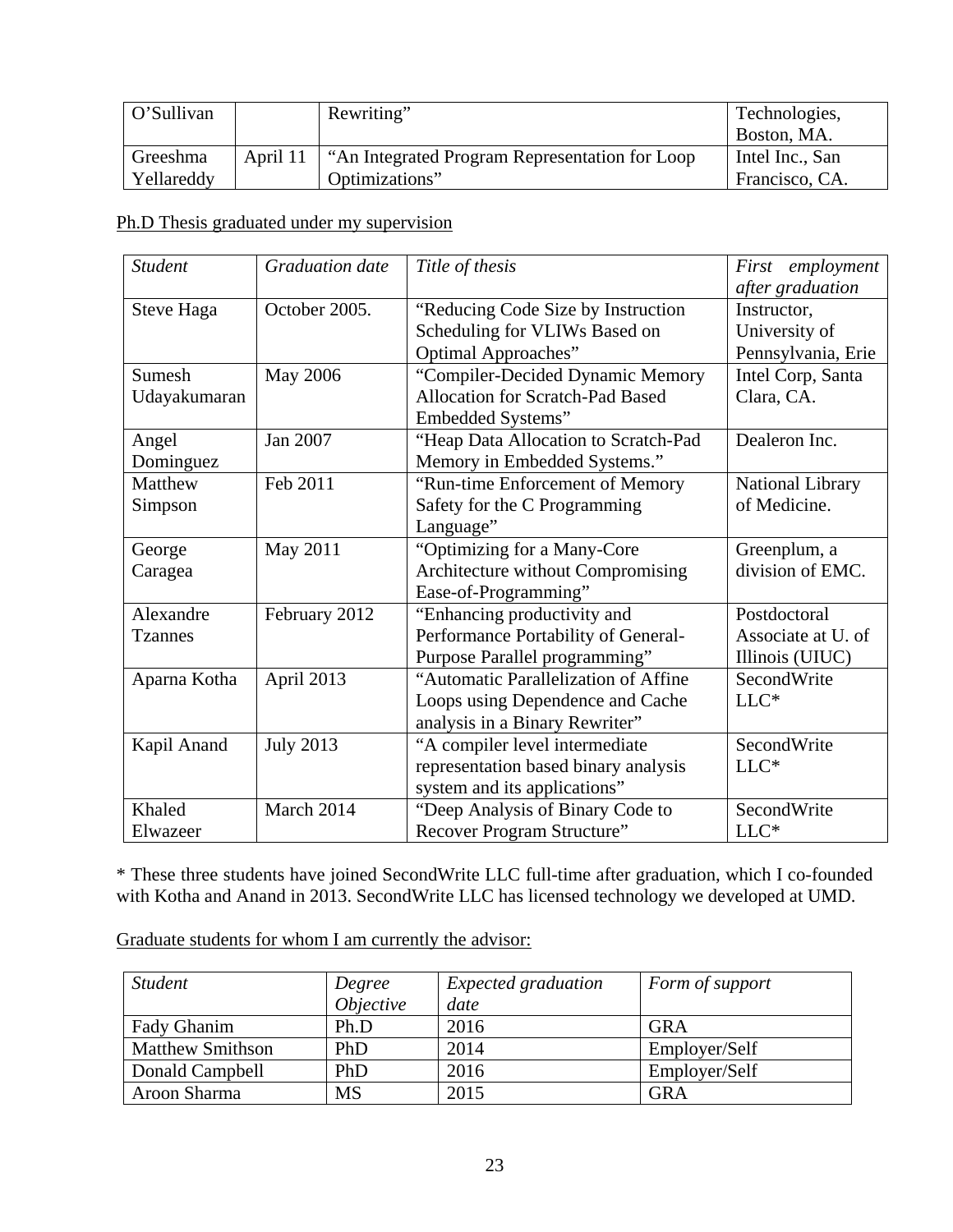| m<br>`reech<br>l imothy ′        | PhD | 2015 | Fellowship<br>NASA |
|----------------------------------|-----|------|--------------------|
| Kyungjin<br>Y 00<br>$\mathbf{v}$ | PhD | 2016 | Self               |

#### **g. Thesis committees**

*In the lists below, I have not included committees for students for whom I was the primary research advisor at the time of the committee.*

#### M.S Thesis Defense committees

Gautham T. Dorai, Anna Secka, Dorit Naishlos, Mukul Khandelia, Joseph Nuzman, Pei Gu, Yashwanth H.

M.S Scholarly paper committees Tom Carley, Gregory Miller, Darren Smith.

#### Ph.D thesis committees

Mehrdad Hassani, Nitin Chandrachoodan, Dongkeun Kim, Aamer Jaleel, Vida Kianzad, Ming-Yung Ko, Xiangrong Zhou, Wanli Liu, Meng-Ju Wu, Zheng Wei, Inseok Choi, Minshu Zhao.

#### Ph.D proposal committee

Mehrdad Hassani, Nitin Chandrachoodan, DongKeun Kim, Aamer Jaleel, Vida Kianzad, Ming-Yung Ko, Xiangrong Zhou, Abdel-Hameed Badawy, Xin Wang, Wanli Liu, Zheng Wei.

#### PhD Oral Qualifying examination committee

Omkar Dandekar, Chenjie Yu, Carson Dunbar, Nuttiiya Seekhao, Kishan Sudusinghe.

# **4. Service**

#### **a. Scholarly Service**

- Panel member, NSF Information Technology Research (ITR) Program review panel (May 2002).
- Program Committee Member, ACM Conference on Compilers, Architecture, & Synthesis for Embedded Systems (CASES), Grenoble, France. (June 2002).
- Session Chair, ACM Conference on Compilers, Architecture, & Synthesis for Embedded Systems(CASES), Grenoble, France. (October 2002).
- Panel member, NSF Sensor networks program review panel (May 2003)
- Book Reviewer for forthcoming 2<sup>nd</sup> edition of "Introduction to Logic Design" by Alan B. Marcovitz, McGraw Hill Publishers. (May 2003).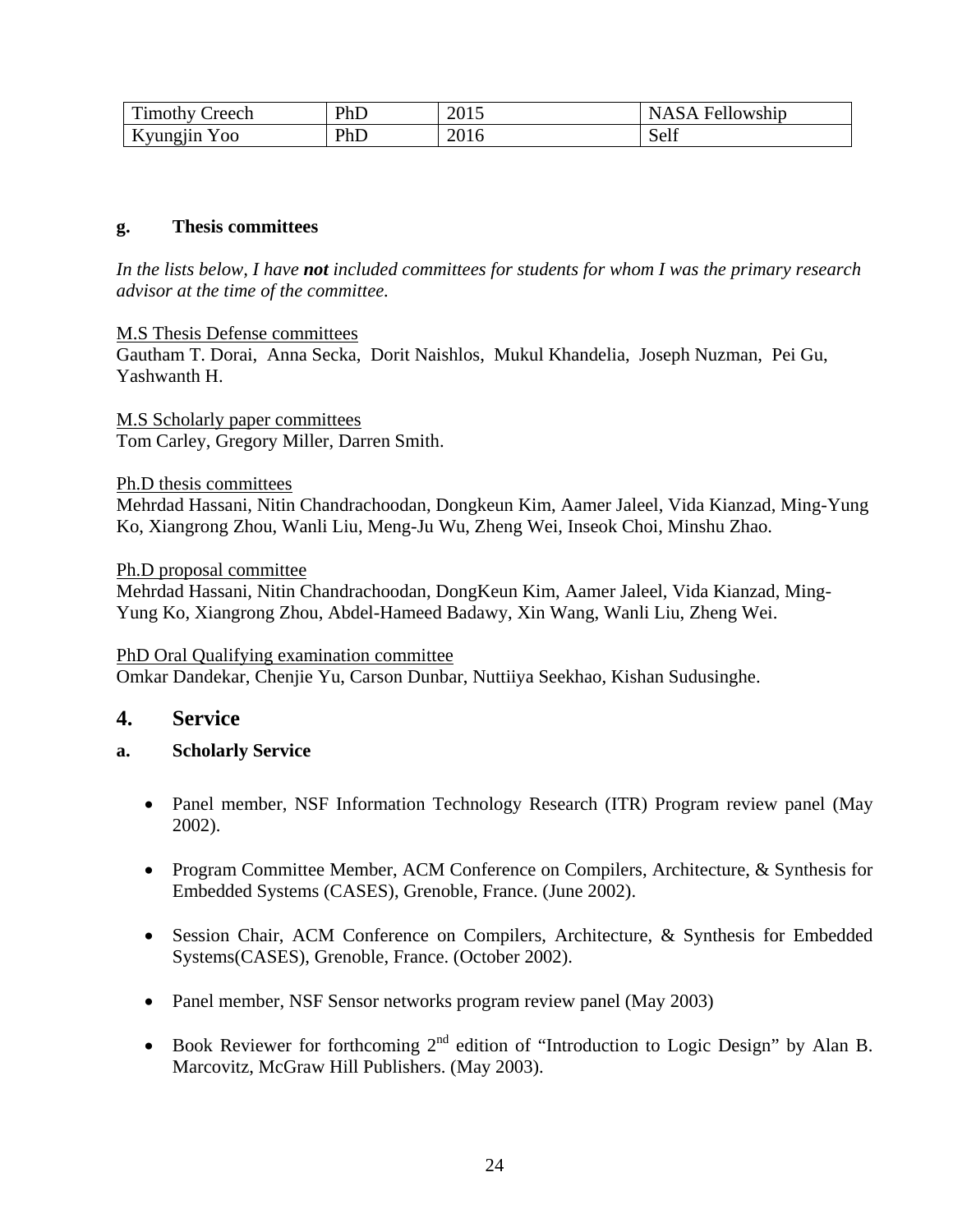- Program Committee Member, 6th Annual IEEE Workshop on Workload Characterization (WWC-6), Austin, Texas. (September, 2003).
- Workshops Chair for workshops associated with ACM Conference on Compilers, Architecture, & Synthesis for Embedded Systems(CASES), Washington, DC. (September 2004). (Three workshops were organized).
- Program Co-Chair,  $2<sup>nd</sup>$  workshop on Compilers and Tools for Constrained Embedded Systems (CTCES), Washington, DC. (September 2004).
- Panel member, NSF Embedded and Hybrid Systems program review panel (March 2005)
- Program committee member, ACM SIGPLAN/SIGBED Conference on Languages, Compilers, and Tools for Embedded Systems, Chicago, Illinois, June 15-17, 2005.
- Session Chair, ACM SIGPLAN/SIGBED Conference on Languages, Compilers, and Tools for Embedded Systems, Chicago, Illinois, June 15-17, 2005.
- Session Chair, ACM Conference on Compilers, Architecture, & Synthesis for Embedded Systems(CASES), San Francisco, CA, September 25-27, 2005.
- Program committee member, The Fifteenth ACM/IEEE International Conference on Parallel Architectures and Compilation Techniques (PACT), Seattle, Washington, September 16-20, 2006.
- Program committee member, International Conference on High Performance Embedded Architectures & Compilers (HiPEAC), Ghent, BELGIUM, January 29-30, 2007.
- Session Chair, ACM Conference on Compilers, Architecture, & Synthesis for Embedded Systems(CASES), Salzburg, Austria, October 1-5 2007.
- Program committee member, ACM Conference on Compilers, Architecture, & Synthesis for Embedded Systems(CASES), Atlanta, GA, October 2008.
- Panel member, NSF Computer Systems Research panel (January 2010)
- Vice-chair, Program Committee, ACM Conference on Compilers, Architecture, & Synthesis for Embedded Systems (CASES), Scottsdale, AZ, October 2010.
- Program committee member, ACM SIGPLAN/SIGBED Conference on Languages, Compilers, and Tools for Embedded Systems (LCTES), 2011.
- Program committee member, Twentieth ACM International Conference on Parallel Architectures and Compilation Techniques (PACT), 2011.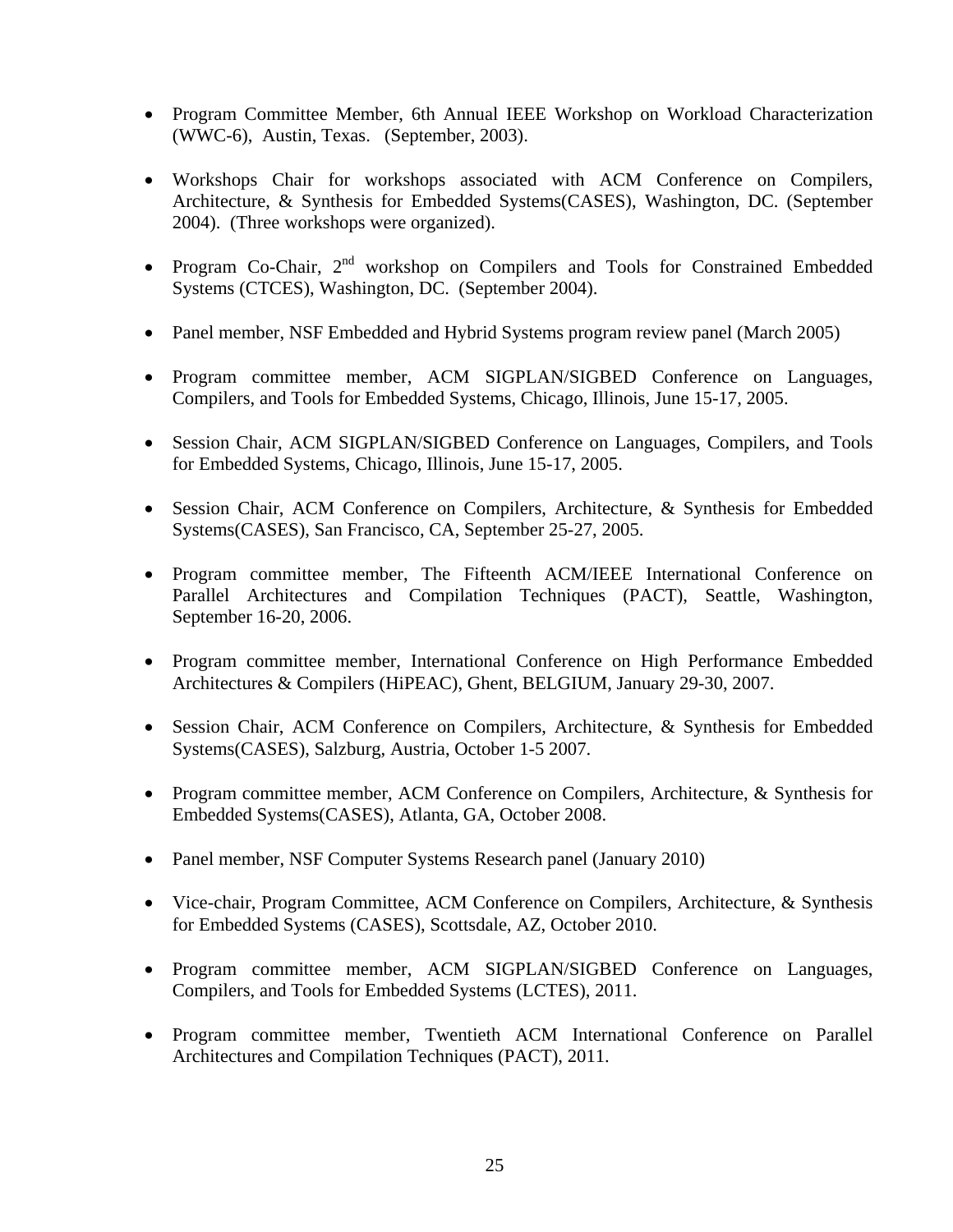- Program committee member, 18th ACM SIGPLAN Symposium on Principles and Practice of Parallel Programming (PPoPP), 2013
- External Review Committee member,  $19<sup>th</sup>$  International Conference on Architectural Support for Programming Languages and Operating Systems (ASPLOS), 2013.
- Panelist, "How to Succeed in I-Corps" panel at NSF I-Corps workshop (April 8, 2013 and April 7, 2014). I advised aspiring entrepreneurs awarded an I-Corps grant from all over the United States on how to succeed in entrepreneurship in general and the I-Corps program in particular.
- Referee for several journals, including:

ACM Transactions on Embedded Computing Systems (TECS) IEEE Transactions on Computers (TOC) ACM Transactions on Computer Systems (TOCS) Journal of Parallel and Distributed Computing (JPDC) IEEE Parallel and Distributed Technology Journal ACM Transactions on Computer Architecture & Code Optimization (TACO) IEEE Transactions on Very Large Scale Integration Systems (TVLSI) ACM Transactions for Programming Languages and Systems (TOPLAS) ACM Transactions on Software Engineering (TSE) ACM Symposium on Parallelism in Algorithms and Architectures (SPAA) Journal on Design Automation for Embedded Systems (DAES)

• Referee for several conferences, including:

ACM Conference on Compilers, Architecture, & Synthesis for Embedded Systems (CASES) ACM/IEEE Conference on Parallel Architectures and Compilation Techniques (PACT) IEEE International Symposium on Computer Architecture (ISCA) ACM Conference on Architectural Support for Programming Languages and Operating Systems (ASPLOS) ACM/IEEE International Symposium on Microarchitecture (MICRO) IEEE/ACM/IFIP International Conference on Hardware-Software Codesign & System Synthesis (CODES+ISSS) ACM Conference on Languages, Compilers & Tools for Embedded Systems (LCTES) IEEE International Conference on Computer-Aided Design (ICCAD) EDA/IEEE Conference on Design Automation and Test in Europe (DATE).

IEEE International Parallel Processing Symposium (IPPS)

#### **b. Campus.**

#### ECE Department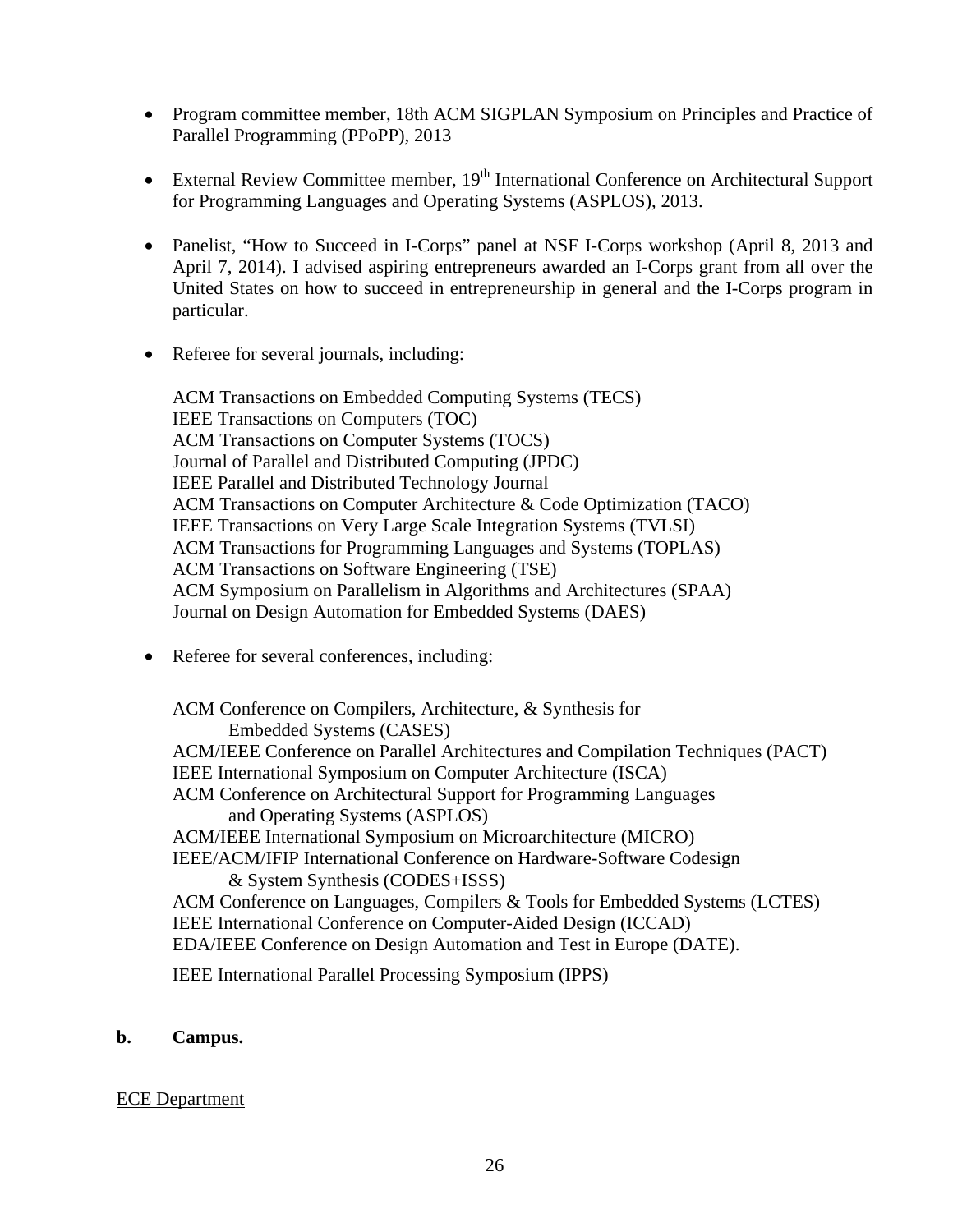- Participated in telemarketing to admitted freshmen to try to convince them to join the university and to answer their questions. (2000, 2001, 2004 and 2007).
- Host for several faculty candidates (2000-2004).
- Member, ECE Facilities and Services Committee (2001-2003).
- GSRC Extra evaluator of applications for graduate study. (February 2002).
- Initiated and moderated discussion on proposed re-organization of the department for both teaching and research during two department retreats (Summer 2002).
- ECE salary committee (2002-2004).
- Member, Curriculum Revision Committee for EE and CE curricula, (2003-2004).
- Supervisor and mentor for several undergraduate interns through the NSF-sponsored MERIT program (2000, 2001, and 2003).
- Conducted Lab Tours of SCAL laboratory, which I co-direct, for prospective University of Maryland undergraduates students during Academically Talented Open House (Sept 6, 2003), Visit Maryland (Oct 13, 2003) and Maryland tour (April 16, 2004) events.
- Member, Faculty search committee (2003-2004).
- Chair, Course Oversight Committee for ENEE 350H. (2005).
- Member, ECE Graduate Studies and Research Committee (GSRC) (2005-2007).
- Member, Student award selection committee, 2009. This committee chose the awardees for at least three rounds of graduate student research awards, including DDF, FF and ARCS awards. Reviewed 23 detailed graduate student applications.
- Member, Human Relations and Welfare committee (2008-2010).
- Member, APT sub-committee for Computer Engineering faculty (2009).
- Member, Department Council (2010-2012).
- Member, Graduate Studies and Research committee (GSRC), 2013-2015.
- Member, ECE Distinguished Dissertation Fellowship Selection Committee, 2014.
- Member, ECE software curriculum sub-committee, 2014.
- Member, committee to recommend syllabus of new ENEE 352 course, 2014.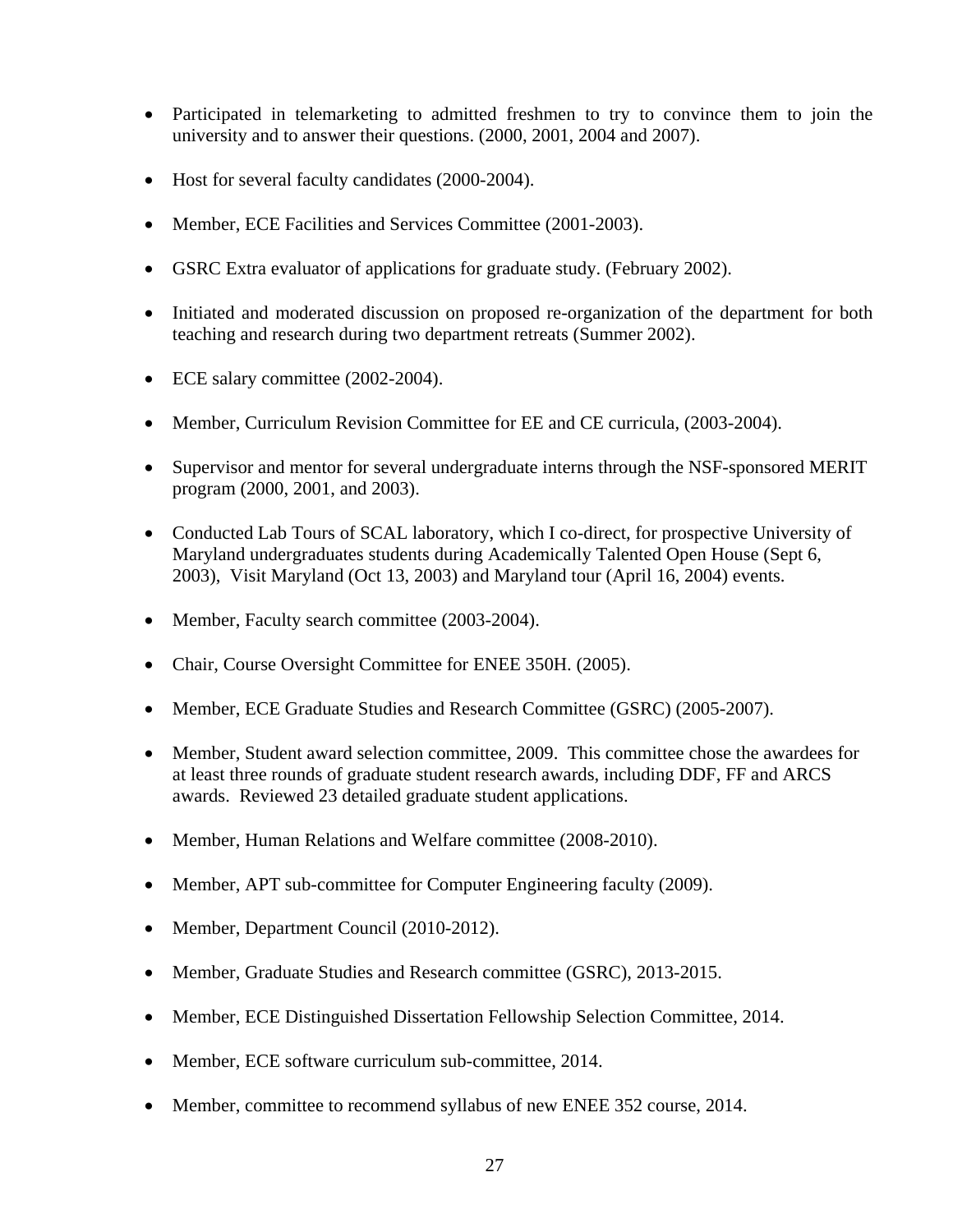#### Institute for Systems Research

- Member, ISR Facilities and Services Committee (2001-2002).
- Supervisor and mentor for two summer undergraduate intern through ISR's REU program (2002 and 2007).
- Member, ISR Salary Committee (2002-2003).
- Chairman, ISR Facilities and Services Committee (2002-2003). During my stint as chairman, the committee accomplished the following activities, among others:
	- o Reviewed policies on space assignment in ISR.
	- o Decided to convert AVW 3180 to a shared student space.
	- o Approved the purchase of new lockers for AVW 2140 based on student feedback.
	- o Asked the appropriate staff member to replace old posters in ISR spaces with newer ones.
	- o Worked with a few faculty members to see if students could be permanently assigned to their research laboratories to alleviate the space shortage in ISR.
- Participant, half-day ISR strategic retreat (2005). Contributed to discussion on state of ISR and suggestions to improve it.
- Member, ISR Educational Program Committee (2006-2008). In this committee, we worked on producing an entirely new structure and curriculum for the new ISR Master of Science in Systems Engineering (MSSE) degree. We discussed goals, class timings, course sequences and course syllabi in great detail over many meetings. As a result of the committee's work, a new MSSE degree curriculum was launched in Fall 2008.
- Member, ISR Salary Committee (2008-2009).
- Member, ISR Educational Program Committee (2009-2011).
- Participant, NSF Site Visit to ISR (November 17-19, 2010). The attendees to this event included the NSF site visit committee, the ISR Strategic Advisory Council (SAC), select industry staff, select alumni, officials from the University of Maryland, and some ISR faculty and staff. Attended and contributed to many of the discussion sessions, and attended several presentations.
- I was on the award committee for the ISR graduate student award (May-June 2012). I evaluated the nominations and records of several candidates, and ranked them in order of merit.
- Session Chair, ISR alumni Symposium on Entrepreneurship, April 19, 2013.
- Participant, ISR Strategic Advisory Committee meeting, September 10, 2013.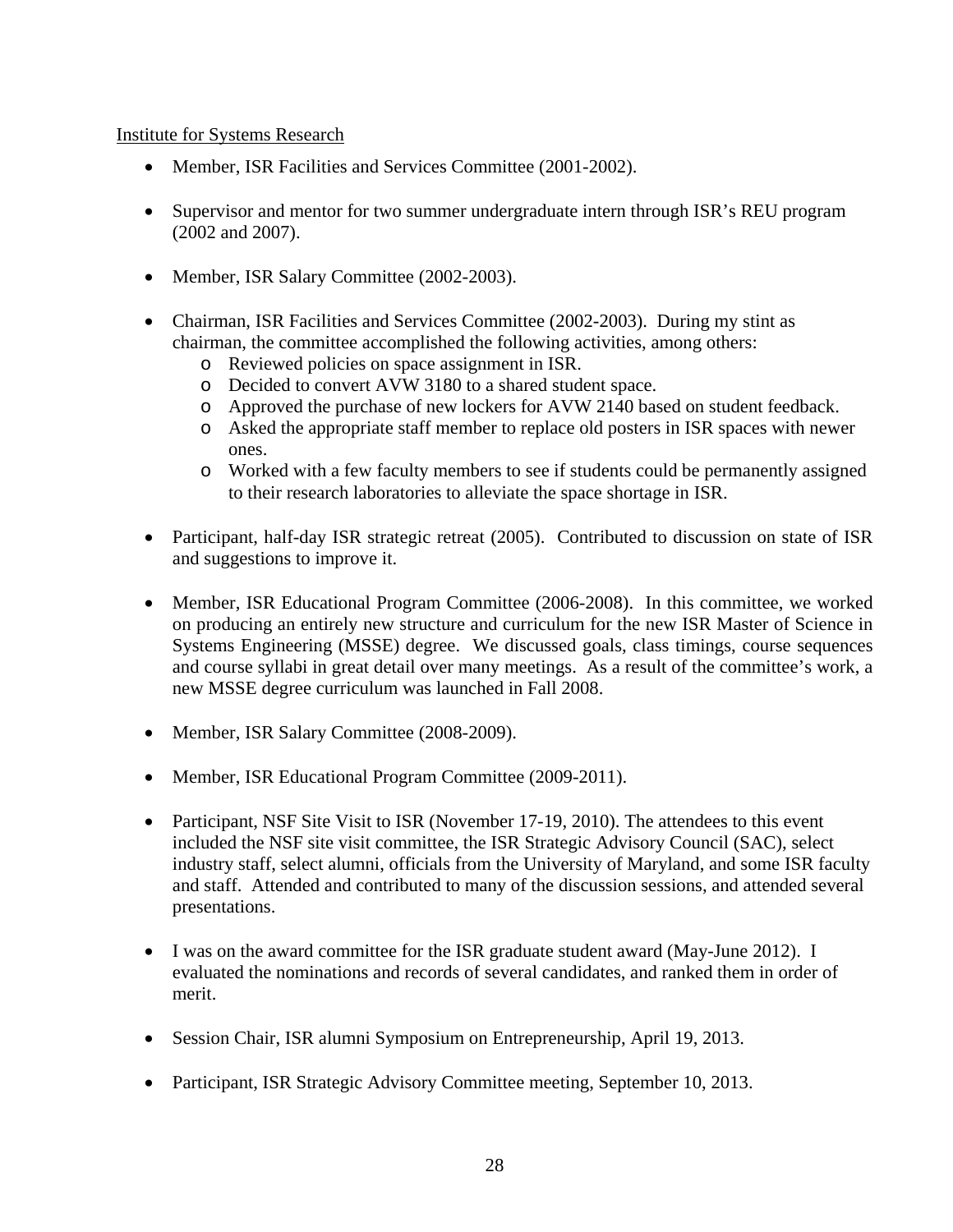#### College of Engineering

- Participant, two-day college of engineering strategic retreat (2000). Retreat composed of a series of two-hour focus groups on creating and sustaining excellence in the Clark School of Engineering.
- Presented a lecture in "Dialog with the Dean" class on October 16, 2002, titled "An Overview of Embedded Systems". This is a class of engineering freshman, and the lectures aim to provide a view of innovative ongoing research at the University.
- Faculty Mentor, Inventis Program. (2007-2008) Intensively mentored three undergraduate students via several meetings per semester.
- ECE representative, University of Maryland Energy Research Center (UMERC) Faculty search committee (2007-2008). We reviewed hundreds on applications, and invited eight candidates to interview to fill three positions.
- Member, College-level APT committee (2010-2011). We reviewed 5 candidates for promotion to Associate Professor with Tenure. I was the presenter for one of them.
- Member, Faculty committee on new OAEE M.Eng in CyberSecurity (2012-2014). The goal was to give feedback on the new M.Eng program organized by the Clark school of engineering, including its curriculum and organization. Read several documents, attended meetings, participated in discussions, and made recommendations.
- Panelist advising new I-Corps teams on entrepreneurship (April 8, 2013 and April 7, 2014). This panel was organized for the NSF I-Corps program and hosted by Clark School's MTech program at the University of Maryland in 2013, and in Chevy Chase, MD in 2014. (*Also listed in external service*).

# University

- Invited lecture in "The Student in the University" class (UNIV 100) on November 6, 2003. This is a freshman orientation course for engineering majors. My lecture overviewed careers and technical content in Computer Engineering.
- In Fall 2013, I worked with the UMD Smith School of Business class BUMO 758K, "Management Consulting", in my role as Founder and CEO of SecondWrite LLC. I worked with Dr. Protiti Dastidar at the Smith School to design tasks and write documents describing a real-world case study on my company the students should do. The case study was for doing market research and strategic consulting for my company. All 40 students in the class worked on this semester-long, very intensive project. I gave two lectures to this class for this purpose, and attended all student team presentations.
- On November 21, 2013, I gave a talk to Faculty and Students on my experiences at commercializing my University research at SecondWrite LLC at the "Workshop on